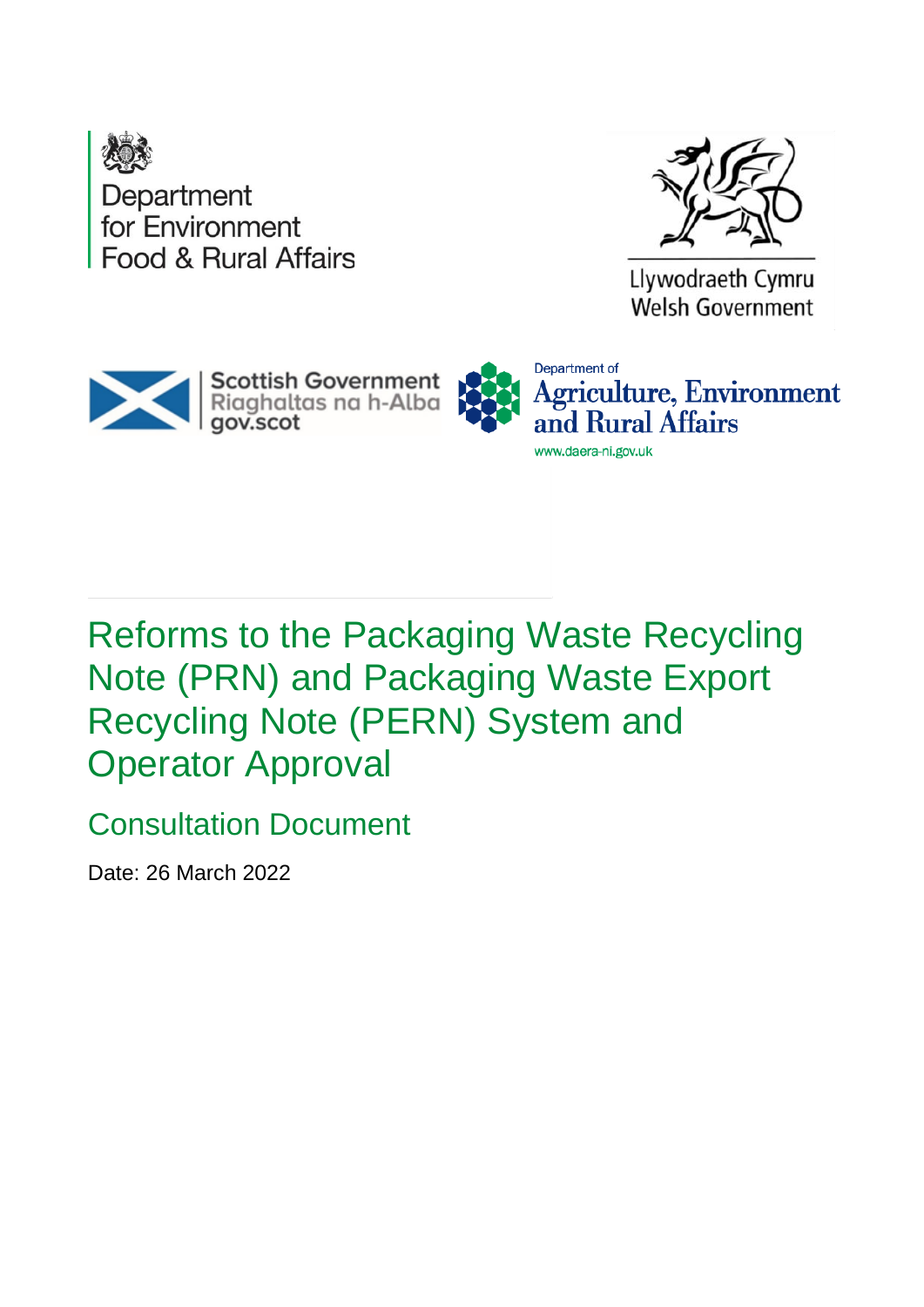We are the Department for Environment, Food and Rural Affairs. We're responsible for improving and protecting the environment, growing the green economy and supporting our world-class food, farming and fishing industries.

We work closely with our 33 agencies and arm's length bodies on our ambition to make our air purer, our water cleaner, our land greener and our food more sustainable. Our mission is to restore and enhance the environment for the next generation, and to leave the environment in a better state than we found it.



© Crown copyright 2022

This information is licensed under the Open Government Licence v3.0. To view this licence, visit [www.nationalarchives.gov.uk/doc/open-government-licence/](http://www.nationalarchives.gov.uk/doc/open-government-licence/)

This publication is available at [www.gov.uk/government/publications](http://www.gov.uk/government/publications) 

Any enquiries regarding this publication should be sent to us at

[packaging@defra.gov.uk](mailto:packaging@defra.gov.uk)

[www.gov.uk/defra](http://www.gov.uk/defra)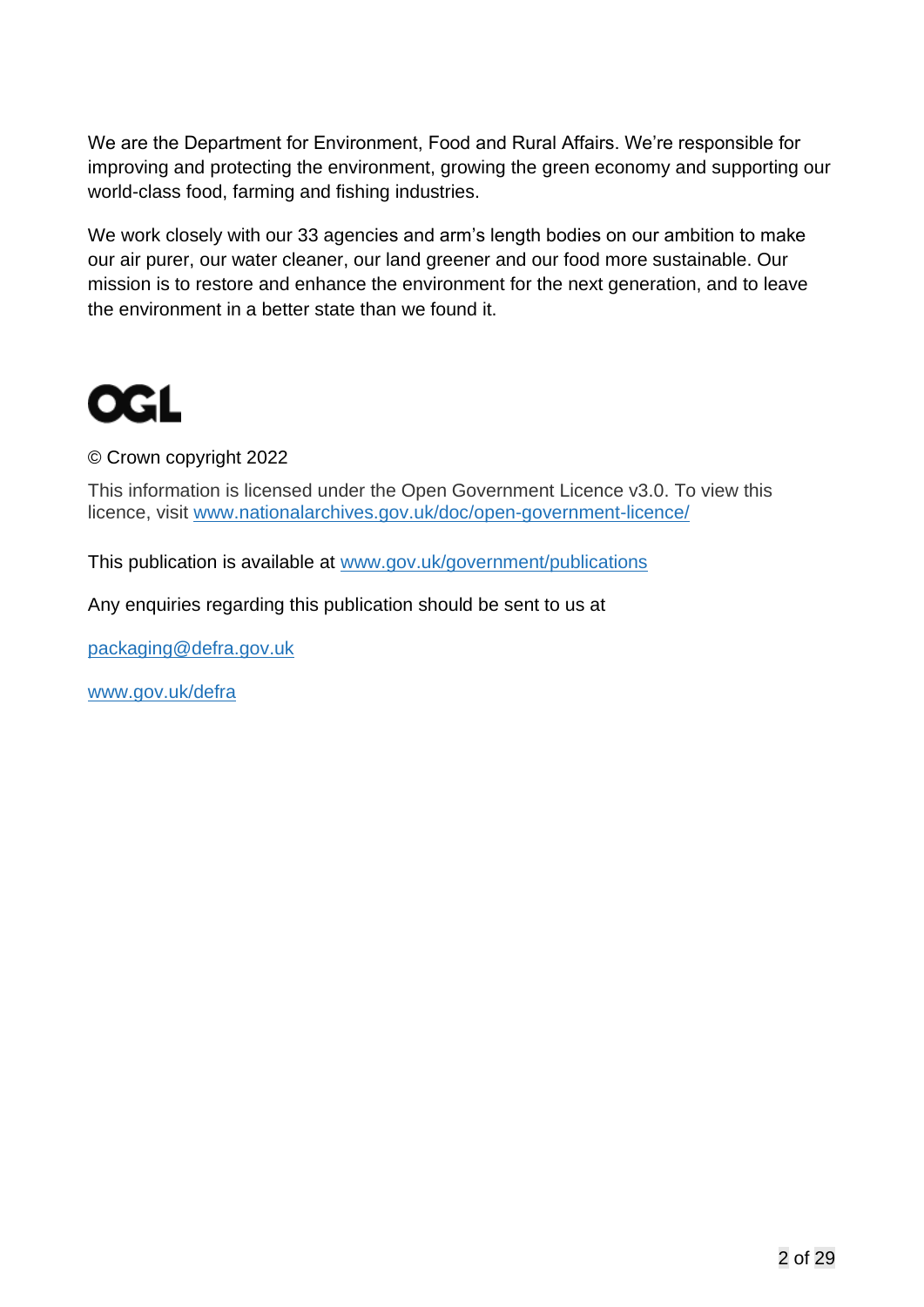# **Contents**

| 2.2.5 'Operator Competence' test for compliance schemes, reprocessors and |  |
|---------------------------------------------------------------------------|--|
|                                                                           |  |
|                                                                           |  |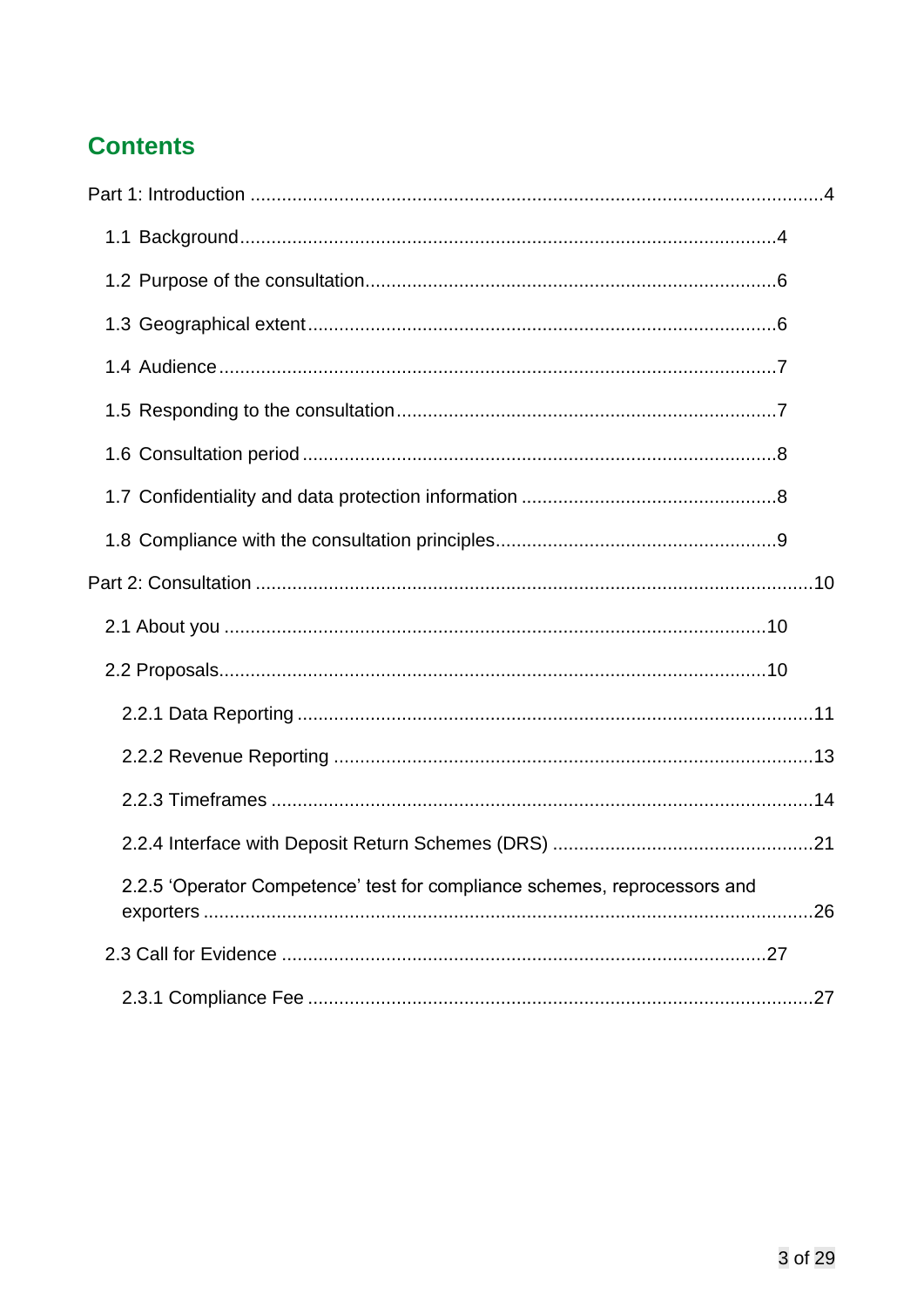# <span id="page-3-0"></span>**Part 1: Introduction**

# <span id="page-3-1"></span>**1.1 Background**

The [Government Response](https://www.gov.uk/government/consultations/packaging-and-packaging-waste-introducing-extended-producer-responsibility) to the 2021 consultation on Extended Producer Responsibility (EPR) for packaging (the Government Response), which ran from 24 March to 4 June, was published on 26 March 2022. The consultation received 1,241 responses. While there was strong support for the principles underpinning the reforms, and for many of the proposals set out in the consultation, there was less agreement on a viable payment mechanism for non-household packaging waste. None of the proposed options received majority support, and 63% of respondents strongly disagreed with one or more of the options put forward. These objections related to the complexity and value for money of introducing a new payment mechanism, given that obligated sectors already bear much of this cost, and the potential for fraud in the proposed systems.

In addition, almost three times as many consultation respondents (47%) agreed that there would be issues in not continuing with the existing 'PRN/PERN system' until a new, comprehensive payment mechanism could be put in place, compared to 17% who did not see any issues with this (a further 35% were unsure). Under this existing system, packaging producers that have an annual turnover of more than £2 million and handle more than 50 tonnes of packaging per year must demonstrate that they have met their statutory recycling obligations each year. This is achieved through the purchasing of evidence notes, called Packaging Waste Recycling Notes (PRNs) and Packaging Waste Export Recycling Notes (PERNs), which are issued by accredited recycling processors or exporters for each tonne of packaging waste recycled. PRNs and PERNs can be purchased directly by packaging producers or, more commonly, by compliance schemes acting on behalf of their producer members. This is a market-based system, with the price of PRNs fluctuating based on supply and demand.

Based on these responses to the consultation and additional stakeholder engagement, the four governments have decided to make provisions for the continuation of the PRN/PERN system in the new Extended Producer Responsibility Regulations for all (household and non-household) packaging waste as an interim solution. These Regulations will revoke the current Producer Responsibility Obligations (Packaging Waste) Regulations 2007, and parallel Northern Ireland regulations, but will contain similar provisions. There will be a new separate payment made by producers to local authorities for managing the collection and sorting of household packaging waste, with the PRN system continuing to cover costs relating to the recycling of all packaging waste, to ensure the full net costs of managing the packaging they place on the market that is likely to end up in households are met. Producers will not have to make additional payments for managing the costs of nonhousehold packaging waste. This approach will be reviewed in 2026/27. This approach is addressed in more detail in the Government Response.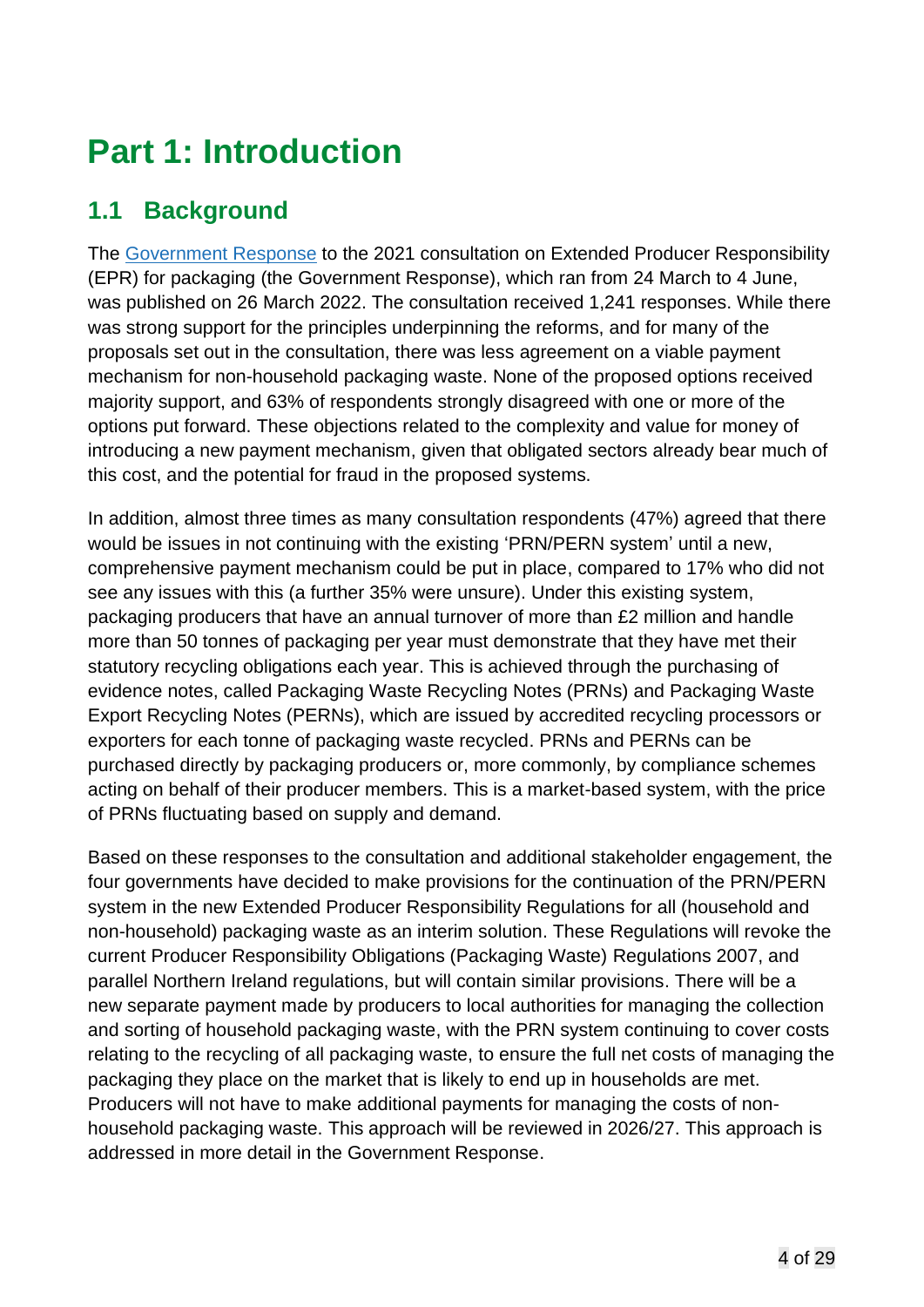While wider EPR measures (including full net cost payments for household packaging, modulated fees, mandatory labelling and enhanced communications) should address many of the shortcomings of the current producer responsibility arrangements, there are several improvements that may be necessary to further improve the functioning of the PRN/PERN market in the short term. The current system has been criticised<sup>1</sup> for the volatility and unpredictability of PRN/PERN prices, a lack of transparency, the potential for fraud in the issue of PRNs/PERNs and producer dependency on exports to meet recycling targets. This consultation seeks views on several proposals to address these issues and improve the overall effectiveness of the system, including suggestions from the Advisory Committee on Packaging (ACP) and other industry bodies.

Several reforms outlined in the Government Response will help to address a number of these criticisms. For example:

- We will introduce a mandatory requirement for all reprocessors and exporters that recycle or export packaging waste to register with a regulator. Those that wish to issue PRNs/PERNs will need to become accredited and will be required to report information and evidence in addition to that required through registration. The regulators will publish guidance to help reprocessors and exporters understanding of the requirements relating to registration and accreditation. We will also introduce an accredited operator competence test and continue to explore opportunities presented by electronic digital waste tracking to better link collection and sorting of packaging to the issuing of PRNs and PERNs. Combined, these are intended to help reduce fraud in the system and improve accountability.
- We will introduce additional requirements on accredited exporters, including acquiring evidence that the shipment was received at the destination site and evidence of recycling by the overseas reprocessor. We will further consider what additional evidence exporters should be required to provide that packaging waste has been received and processed by an overseas reprocessor, or, where that is not possible, that packaging waste was of an acceptable quality prior to export. We recognise that there are often difficulties in acquiring evidence of recycling from overseas sites and will continue to work with the regulators to consider how to address this issue.
- Exporters will also be required to submit Annex VII forms (the export documentation that accompanies green list waste) and/or other relevant supporting documents for packaging waste to the regulator prior to the waste being shipped. We will introduce a mandatory requirement for inspections of overseas sites by third party operators in the Regulations.

<sup>1</sup> See https://www.nao.org.uk/report/the-packaging-recycling-obligations/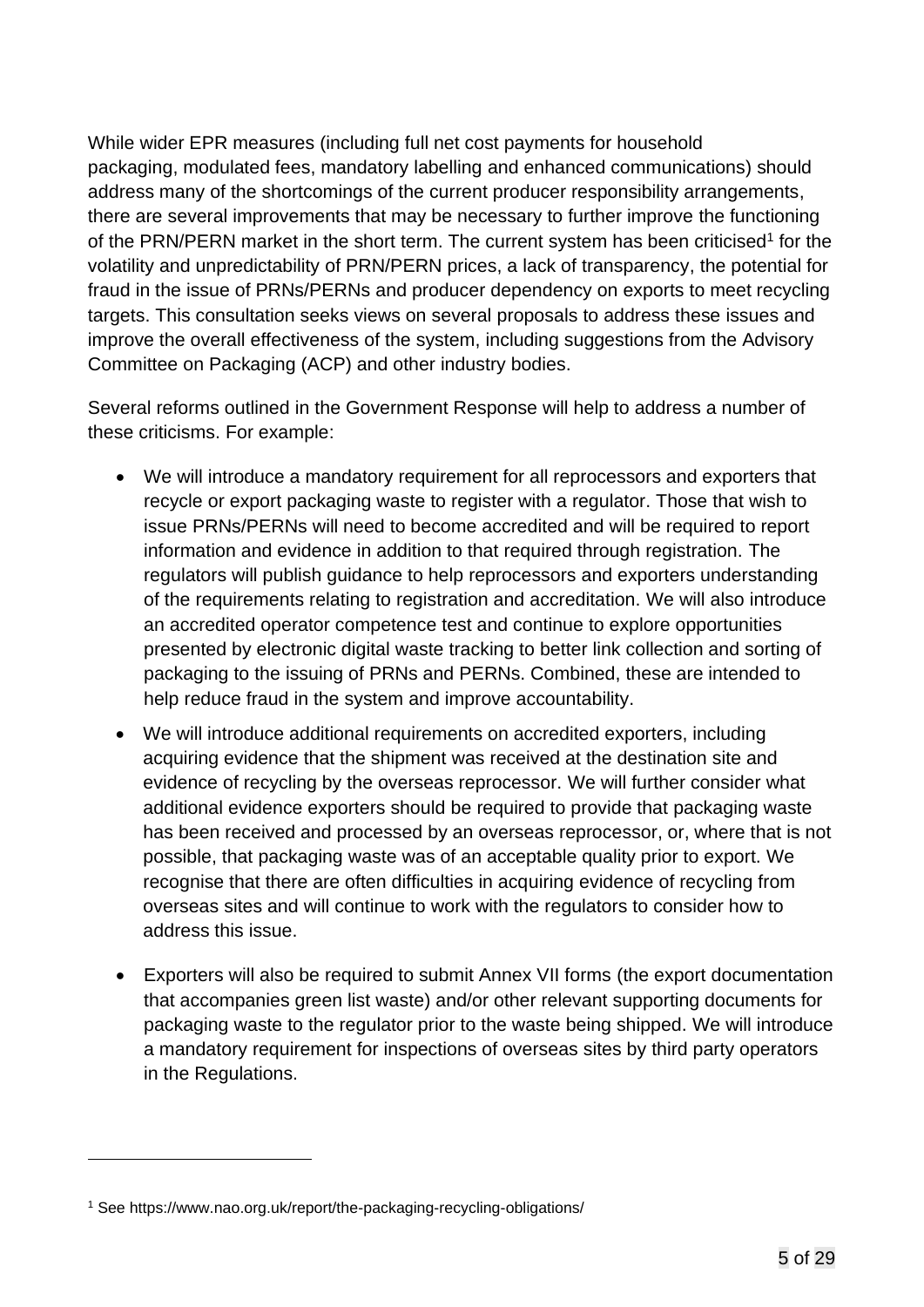• We will set out the specific responsibilities and duties of the regulators and ensure that they have access to a wide range of sanctions. This will give regulators enhanced powers to monitor and enforce, to ensure that obligations are being met.

### <span id="page-5-0"></span>**1.2 Purpose of the consultation**

The 2021 consultation on reforms to the producer responsibility system for packaging waste included the continuation of the PRN/PERN system, established by the Producer Responsibility Obligations (Packaging Waste) Regulations 2007, as an interim solution for complying with recycling targets. As discussed in the Government Response, we are now proposing to retain these arrangements until at least 2026/27.

We are seeking views on several technical and administrative amendments to the way in which the PRN/PERN system and compliance schemes operate to address the issues of price volatility, lack of transparency and potential for fraudulent issuing of PRNs/PERNs. The responses to this consultation will inform decisions on our approach to the PRN/PERN system as part of our wider proposals for EPR.

In particular, we are focusing on the following areas for reform:

- Reporting requirements on the sales of PRNs/PERNs
- Reporting requirements on how the revenue from PRN/PERN sales is used
- Timeframes for the trading of PRNs/PERNs
- The introduction of a 'technical competence' test for compliance scheme operators and accredited reprocessors/exporters
- The interface with the introduction of the Deposit Return System (DRS)

We are also asking for additional views and evidence on other proposed changes to the PRN/PERN system, including:

• The introduction of a compliance fee for producers that fail to meet their obligations

It is intended that any proposals taken forward following this consultation will be introduced alongside legislation on our wider EPR reforms, with the Producer Responsibility Obligations (Packaging Waste) Regulations 2007 and the Producer Responsibility Obligations (Packaging Waste) Regulations (Northern Ireland) 2007 remaining in place until revoked by the Extended Producer Responsibility Regulations.

# <span id="page-5-1"></span>**1.3 Geographical extent**

Producer responsibility and waste policy is a devolved matter. The four governments have agreed to a UK-wide approach to packaging extended producer responsibility. Accordingly, as with the previous consultations, this consultation is being undertaken jointly by the UK Government, the Scottish Government, the Welsh Government and the Department of Agriculture, Environment and Rural Affairs in Northern Ireland. Unless otherwise stated, references to 'government' are references to the UK Government, the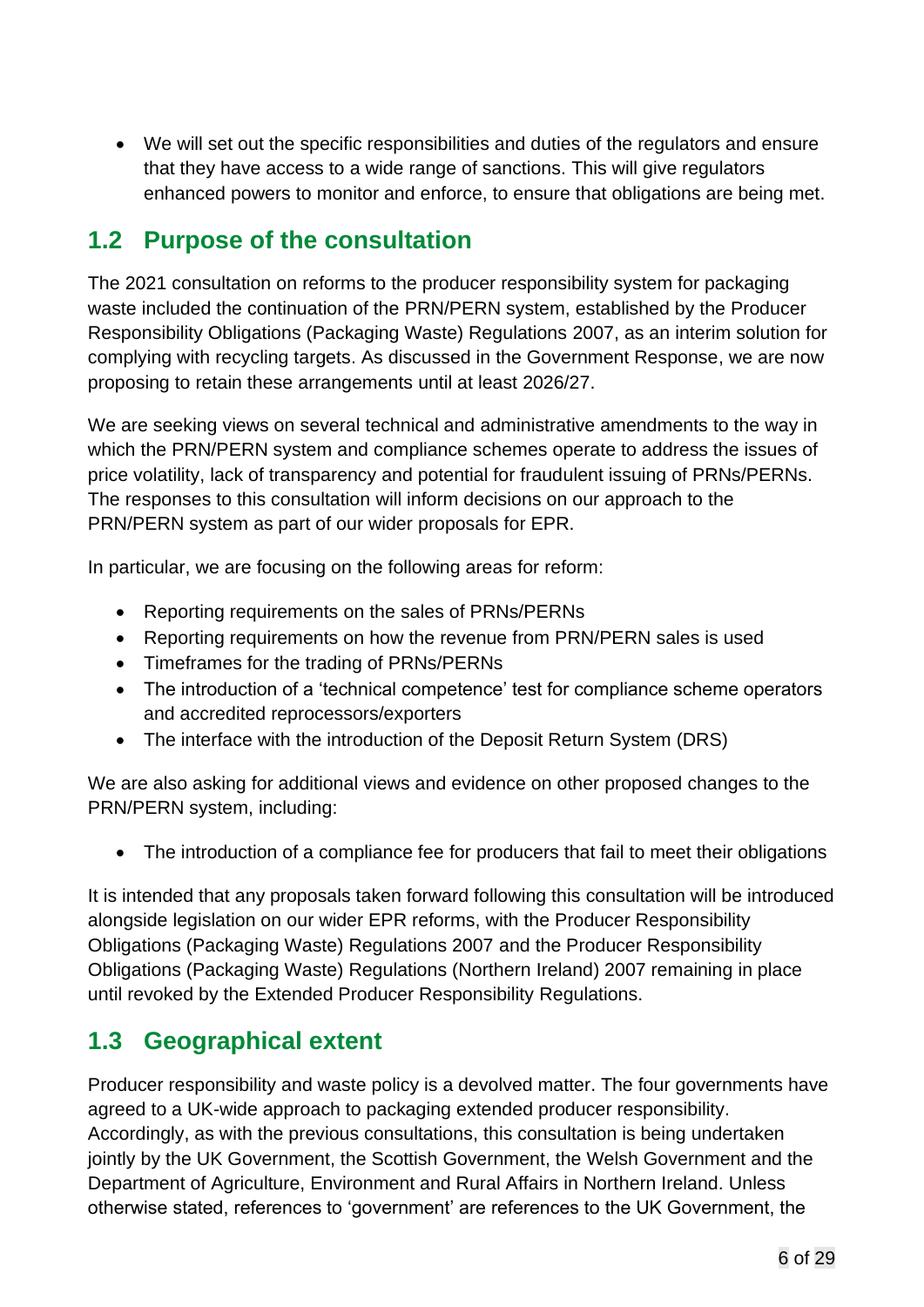Scottish Government, the Welsh Government and the Department of Agriculture, Environment and Rural Affairs in Northern Ireland.

This document and descriptions of existing law therefore relate to England, Scotland, Wales and Northern Ireland.

References to Ministers are references to Ministers from each government. References to 'the regulator' or 'regulators' are references to the Environment Agency (EA), the Northern Ireland Environment Agency (NIEA), Natural Resources Wales (NRW) and the Scottish Environment Protection Agency (SEPA) unless stated otherwise. References to 'local authorities' includes district councils in Northern Ireland.

# <span id="page-6-0"></span>**1.4 Audience**

Responses to this consultation are welcomed from:

- Businesses involved in the design, production and specification of packaging
- Businesses who manufacture products and put these products into packaging, or who have products put into packaging on their behalf, and who place these products on the UK market
- Retailers, online marketplaces and importers of packaged products
- Packaging compliance schemes
- Organisations involved in the management and recycling of packaging waste including local authorities, waste management companies, brokers, exporters, and reprocessors
- Other organisations such as professional and membership organisations, NGOs, consultants and charitable organisations who have an interest in packaging and how packaging waste is managed in the UK
- Members of the public

# <span id="page-6-1"></span>**1.5 Responding to the consultation**

Please respond to this consultation in one of the following ways:

Online using the citizen space consultation hub at Defra <https://consult.defra.gov.uk/>

For ease of analysis, responses via the Citizen Space platform would be preferred, but alternative options are provided below if required:

By email to: [packaging@defra.gov.uk](mailto:packaging@defra.gov.uk)

In writing to:

Consultation Coordinator, Defra 2<sup>nd</sup> Floor, Foss House, Kings Pool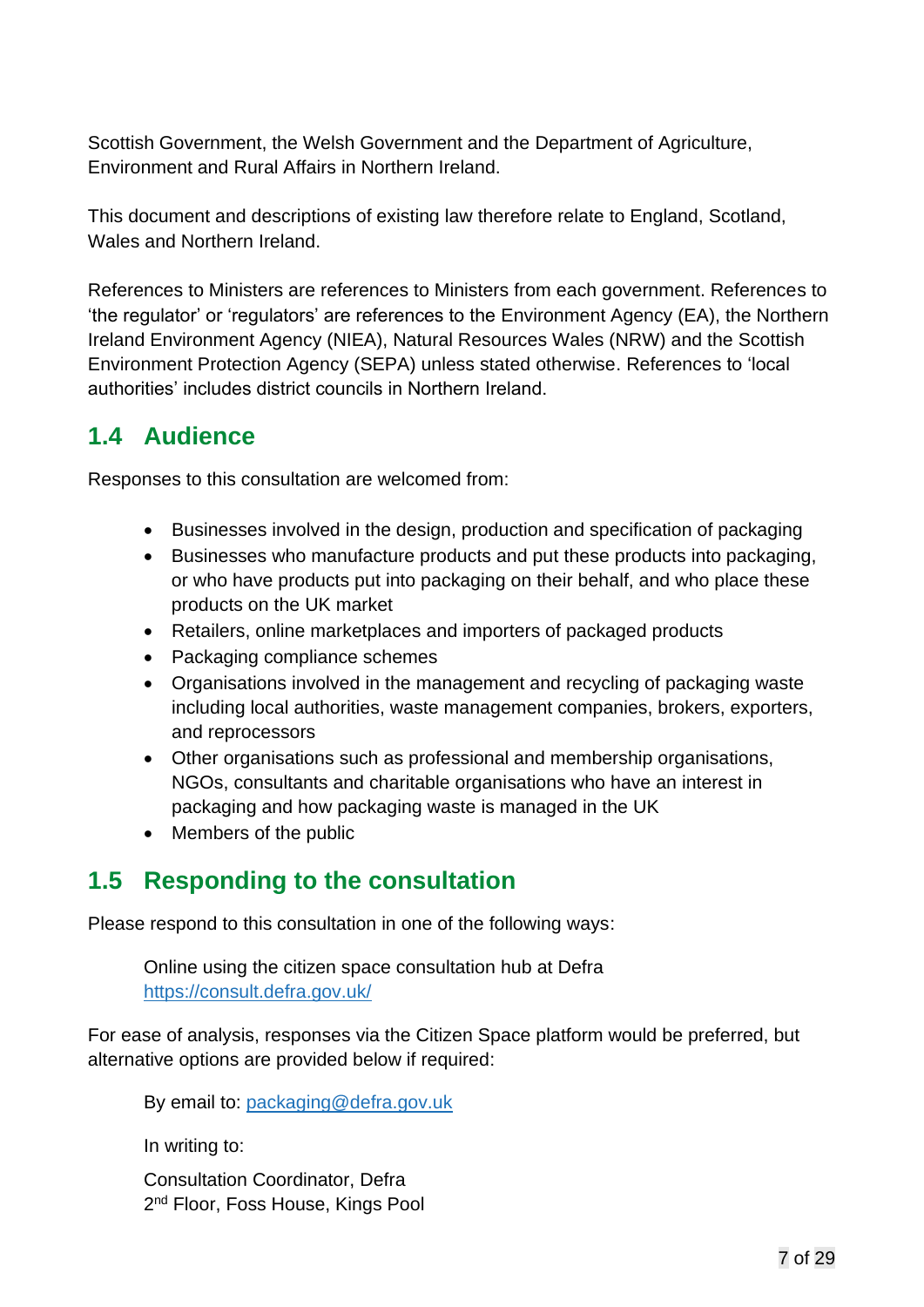1-2 Peasholme Green York YO1 7PX

Defra is managing the consultation process on behalf of the UK, Scottish and Welsh Governments and the Department for Agriculture, Environment and Rural Affairs in Northern Ireland.

The Devolved Administrations will have access to the consultation responses provided via the Citizen Space consultation hub. If you would like to send a copy of your consultation response to the Scottish and/or Welsh Governments, then please send by email to:

Scotland: [eqce.cezw@gov.scot](mailto:eqce.cezw@gov.scot)

Wales: ResourceEfficiencyAndCircularEconomy@gov.wales

If you are responding from Northern Ireland please ensure a copy of your response is also sent to [EPRTeam@daera-ni.gov.uk.](mailto:EPRTeam@daera-ni.gov.uk)

# <span id="page-7-0"></span>**1.6 Consultation period**

This consultation will run for 8 weeks. The consultation opened on 26 March 2022 and closes on 21 May 2022.

# <span id="page-7-1"></span>**1.7 Confidentiality and data protection information**

A summary of the responses to this consultation and the Government Response will be published and placed on government websites at [www.gov.uk/defra,](http://www.gov.uk/defra) [www.daera-ni.gov.uk,](http://www.daera-ni.gov.uk/) [www.gov.scot](http://www.gov.scot/) and [www.gov.wales.](http://www.gov.wales/) An annex to the consultation summary will list all organisations that responded but will not include personal names, addresses or other contact details.

Defra may publish the content of your response to this consultation to make it available to the public without your personal name and private contact details (e.g. home address, email address, etc).

If you answer 'Yes' in response to the question asking if you would like anything in your response to be kept confidential, you are asked to state clearly what information you would like to be kept as confidential and explain your reasons for confidentiality. The reason for this is that information in responses to this consultation may be subject to release to the public or other parties in accordance with the access to information law (these are primarily the Environmental Information Regulations 2004 (EIRs), the Freedom of Information Act 2000 (FOIA) and the Data Protection Act 2018 (DPA)). We have obligations, mainly under the EIRs, FOIA and DPA, to disclose information to particular recipients or to the public in certain circumstances. In view of this, your explanation of your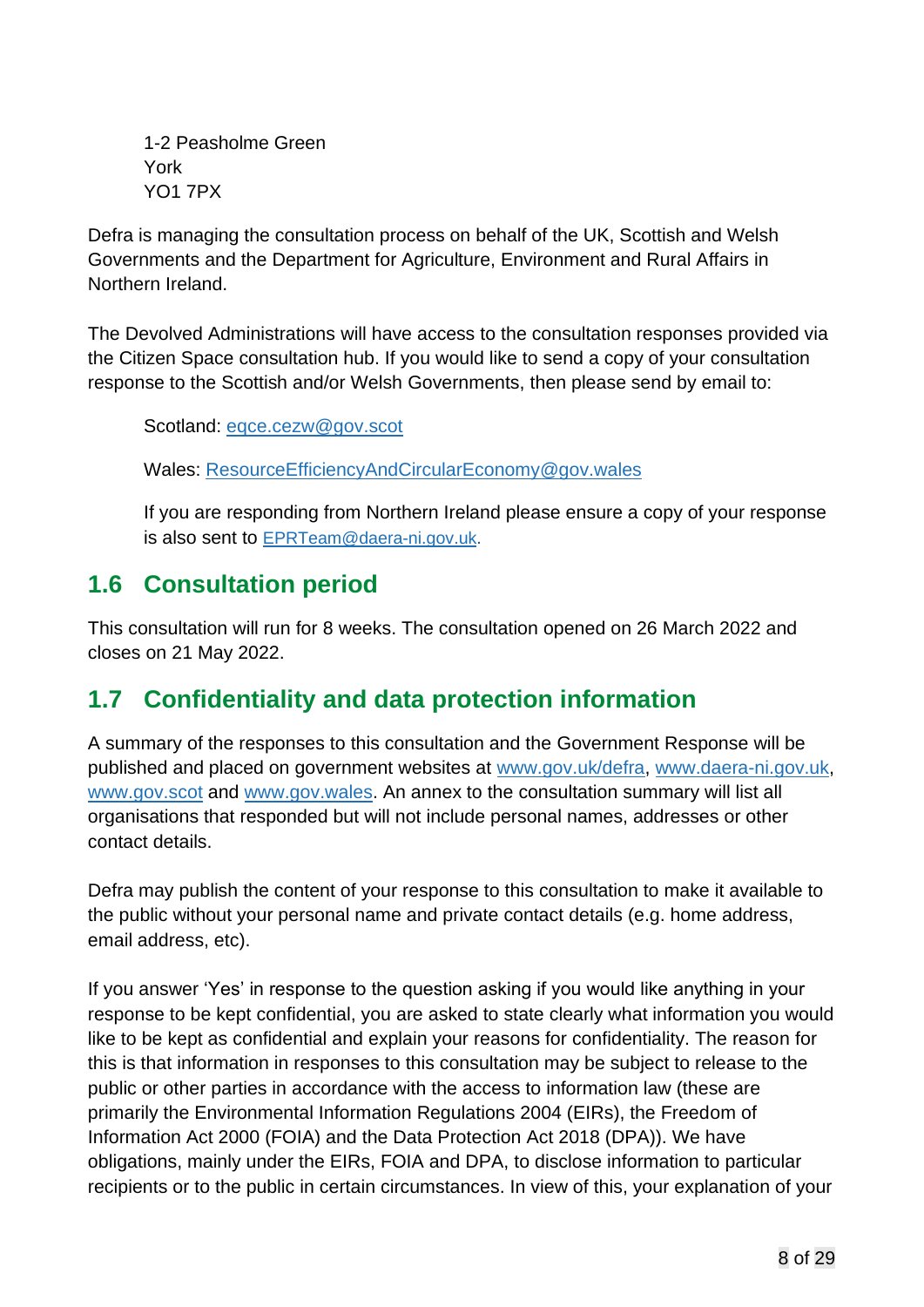reasons for requesting confidentiality for all or part of your response would help us balance these obligations for disclosure against any obligation of confidentiality. If we receive a request for the information that you have provided in your response to this consultation, we will take full account of your reasons for requesting confidentiality of your response, but we cannot guarantee that confidentiality can be maintained in all circumstances.

If you answer 'No' in response to the question asking if you would like anything in your response to be kept confidential, we will be able to release the content of your response to the public, but we won't make your personal name and private contact details publicly available.

There may be occasions when Defra will share the information you provide in response to the consultation, including any personal data with external analysts. This is for the purposes of consultation response analysis and provision of a report of the summary of responses only.

Defra is the data controller in respect of any personal data that you provide, and Defra's Personal Information Charter, which gives details of your rights in respect of the handling of your personal data, can be found at:

[https://www.gov.uk/government/organisations/department-for-environment-food-rural](https://www.gov.uk/government/organisations/department-for-environment-food-rural-affairs/about/personal-information-charter)[affairs/about/personal-information-charter](https://www.gov.uk/government/organisations/department-for-environment-food-rural-affairs/about/personal-information-charter)

# <span id="page-8-0"></span>**1.8 Compliance with the consultation principles**

This consultation is being conducted in line with the Consultation Principles set out in the Better Regulation Executive guidance which can be found at: <https://www.gov.uk/government/publications/consultation-principles-guidance>.

If you have any comments or complaints about the consultation process, please address them to:

By e-mail: [consultation.coordinator@defra.gov.uk](mailto:consultation.coordinator@defra.gov.uk)

Or in writing to:

Consultation Co-ordinator, Department for Environment, Food and Rural Affairs, 1C, Nobel House, 17 Smith Square, London SW1P 3JR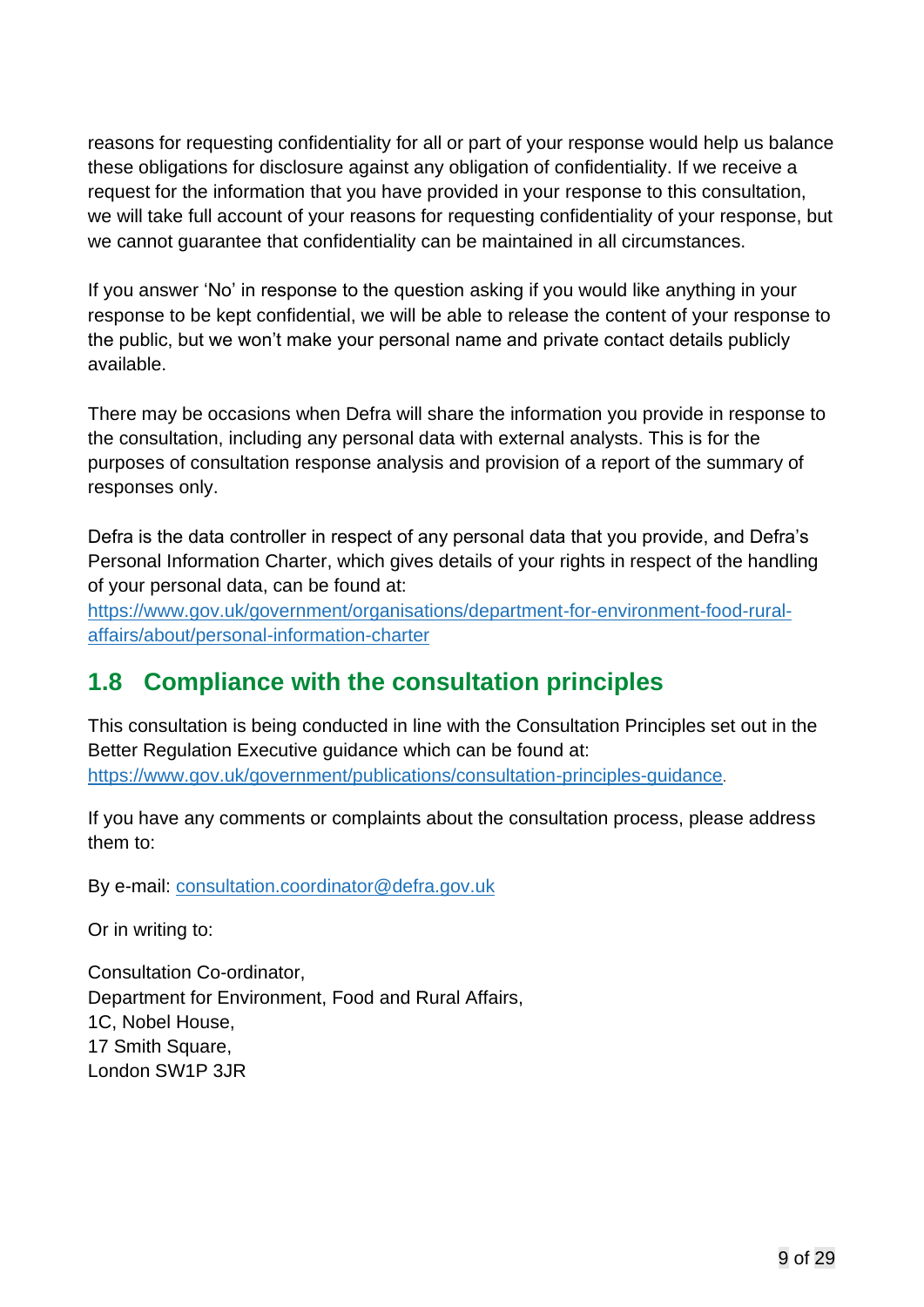# <span id="page-9-0"></span>**Part 2: Consultation**

### <span id="page-9-1"></span>**2.1 About you**

- **Q1. What is your name?**
- **Q2. What is your email address?**
- **Q3. Which best describes you? Please provide the name of the organisation/ business you represent and an approximate size/number of staff (where applicable).**

(Please tick one option. If multiple categories apply, please choose the one which best describes the organisation you are representing in your response.)

- Business representative organisation/trade body
- Packaging designer/manufacturer/converter
- Product manufacturer/pack filler
- **Distributor**
- Retailer including online marketplace
- Waste management company
- Reprocessor/exporter
- Local government
- Community group
- Non-governmental organisation
- Charity or social enterprise
- Consultancy
- Academic or research
- Individual
- Other
- If you answered 'Other', please provide details:
- **Q4. Would you like your response to be confidential?** Please see the confidentiality and data protection information in Section 1.7 of this document.

Yes / No

If you answered 'Yes', please provide your reason.

### <span id="page-9-2"></span>**2.2 Proposals**

The PRN/PERN system was introduced in 1997 under the Producer Responsibility Obligations (Packaging Waste) Regulations as the means of evidencing compliance with recycling targets, and has remained relatively unchanged since then. In its current form, the PRN/PERN system has been criticised for a lack of transparency, the opportunities for fraudulent issuing of PRNs/PERNs, and the asymmetry of information available to producers and reprocessors and exporters, which distorts the market and contributes to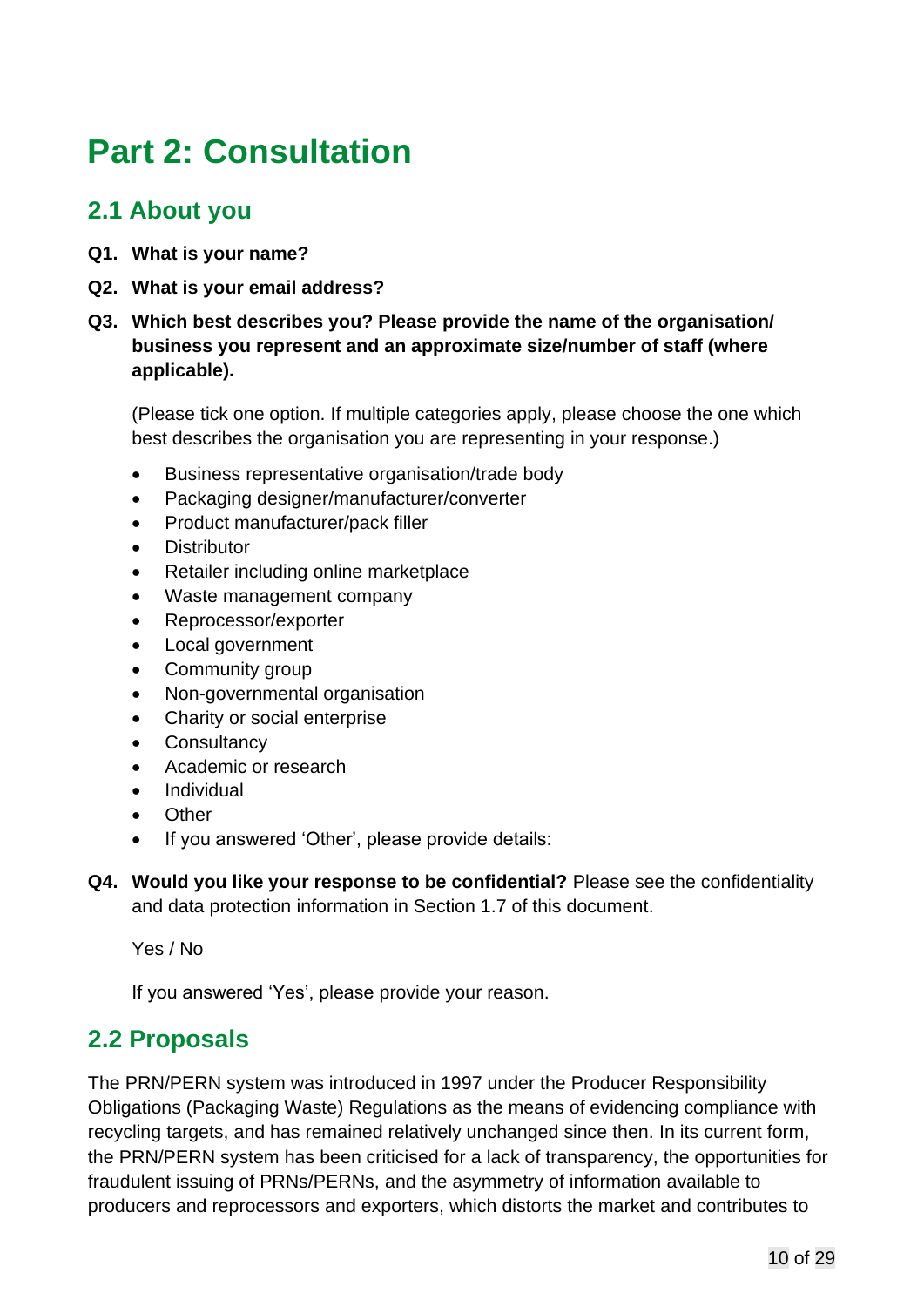the volatility in PRN/PERN prices seen throughout the year. This volatility has in turn discouraged investment in UK recycling infrastructure and led to an increased dependence on export markets.

The following proposals seek to address these criticisms and improve the overall functioning of the system.

#### <span id="page-10-0"></span>**2.2.1 Data Reporting**

Under the Producer Responsibility Obligations (Packaging Waste) Regulations 2007, producers, compliance schemes, reprocessors and exporters are obligated to report certain data to the regulator at various points during the compliance year. For reprocessors and exporters, this includes the number of PRNs/PERNs that have been issued, the total revenue obtained through the sale of PRNs/PERNs and the uses to which this revenue has been put. However, there are currently no requirements for reprocessors and exporters to publish data on the availability of PRNs/PERNs or the prices paid by producers or compliance schemes.

We are introducing changes to producers' obligations<sup>2</sup> to report on packaging data under our wider EPR proposals. We are developing a digital platform that will allow producers to register and report their data, and relevant data will be shared with the Scheme Administrator and the regulators. Producers will be required to report on the amount and type of packaging they have placed on the market, and information about the recyclability of this packaging.

Producers will be required to report packaging data twice a year, in October and April, with each data submission covering a six-month period. Producers will have three months to collate and report this data: for example, the April submission would require data from the last six months of the previous calendar year (i.e. July to December). This increased data reporting will provide the collection and reprocessing sector with information about the level of demand for evidence, and so help them to make operational decisions for the compliance year.

As part of this consultation, we are proposing several additional changes to data reporting, which should help to improve market transparency:

#### **Proposal 1: Mandatory monthly reporting of reprocessing/export data**

Under the Producer Responsibility Obligations (Packaging Waste) Regulations 2007, accredited reprocessors and exporters are required to upload data on packaging waste

<sup>&</sup>lt;sup>2</sup> As part of our wider EPR reforms, packaging producers with an annual turnover of £1 million or more, and which place 25 tonnes or more packaging on the market each year, will be obligated to report their packaging data from 2024. More details on this can be found in the Government Response.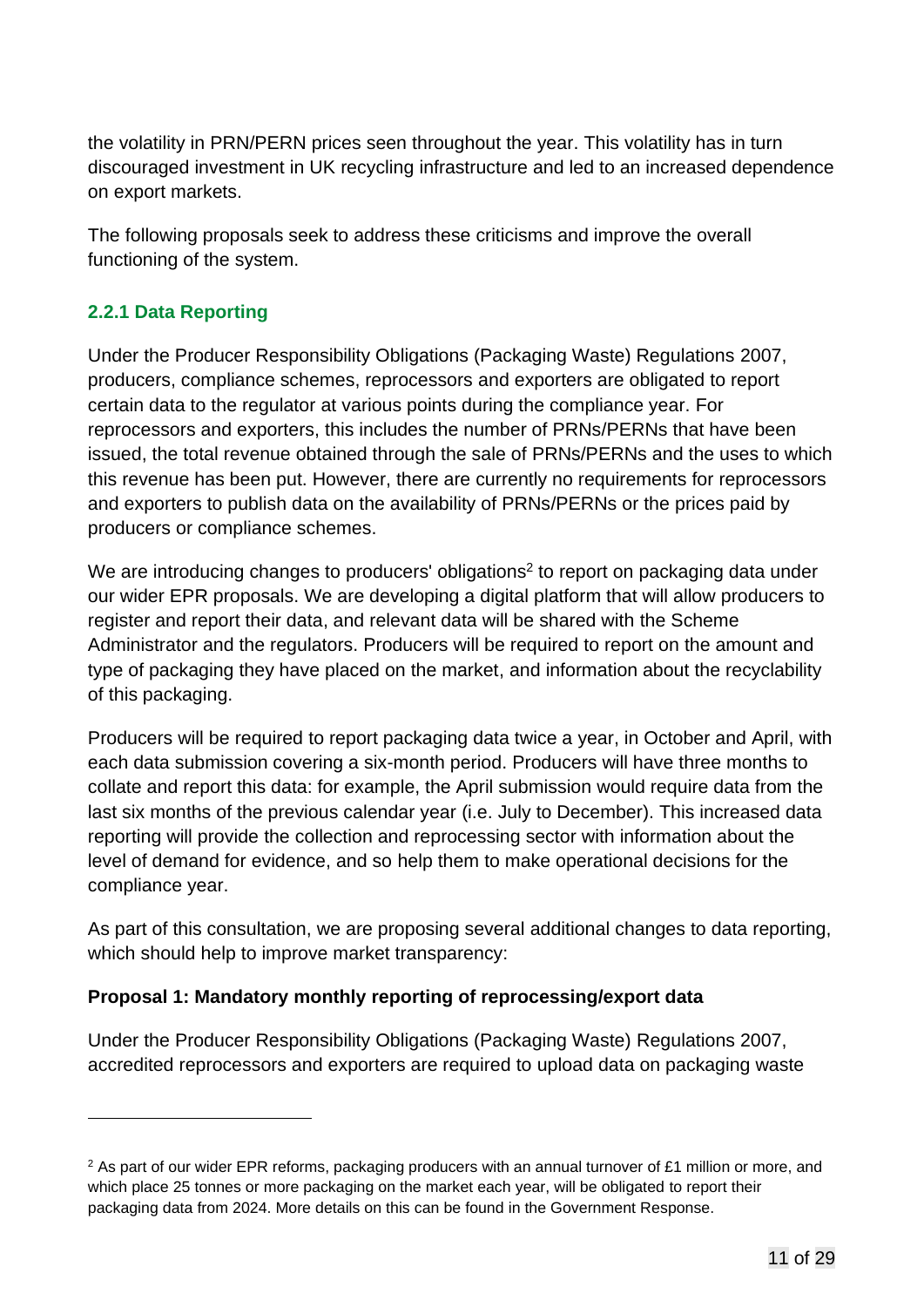accepted and the amount of evidence issued onto the National Packaging Waste Database (NPWD) on a quarterly basis. Whilst some operators will upload data in real time, many will do a bulk upload at the end of each quarter. This means that there can be a significant time gap between the waste packaging being received on site and the market being made aware of those tonnages.

We are proposing that this reporting is required to be monthly, with an appropriate sanction for non-compliance, in order to provide more up to date data for producers and compliance schemes. A formal dynamic report would be published monthly by the regulators, providing a more accurate and timely picture of the market and overall compliance position against the total obligation. This would help producers and compliance schemes to inform their strategy for compliance and plans for the acquisition of evidence.

#### **Q5. Do you agree or disagree with the introduction of mandatory monthly reporting for reprocessing/export data?**

- a. Agree
- b. Disagree
- c. Neither agree nor disagree

Please provide the reason for your response.

#### **Proposal 2: Mandatory monthly reporting of PRN/PERN prices and revenue data**

Under the market conditions created by the 2007 Regulations, it is estimated that only 10- 15% of all PRN/PERN purchases each year take place on the 'open market', via a trading platform. Price information from these trades is made available, via the trade press and various websites, and is often used as a benchmark by compliance schemes (and direct registrants) and reprocessors and exporters when negotiating prices.

The vast majority of trades (85-90%), however, are bilateral exchanges between reprocessors or exporters and compliance schemes based on annual or quarterly contracts for supply of evidence, where no reporting of prices is required. This means that public information on the supply and demand of PRNs/PERNs on the market is limited, and reprocessors and exporters have an information advantage over producers and compliance schemes.

In order to improve the transparency of the market and the information about the price and availability of PRNs/PERNs throughout the year, we are proposing to make monthly reporting on the sales of PRNs/PERNs by reprocessors and exporters mandatory. This could be in addition to the monthly volume reporting proposed in Proposal 1, and would include data on the prices charged and paid by producers and compliance schemes for evidence. This information would be reported to, and managed confidentially by, the regulator(s), who would collate, process and anonymise the transactions data and publish the aggregated tonnage totals and price averages. This would result in the relevant market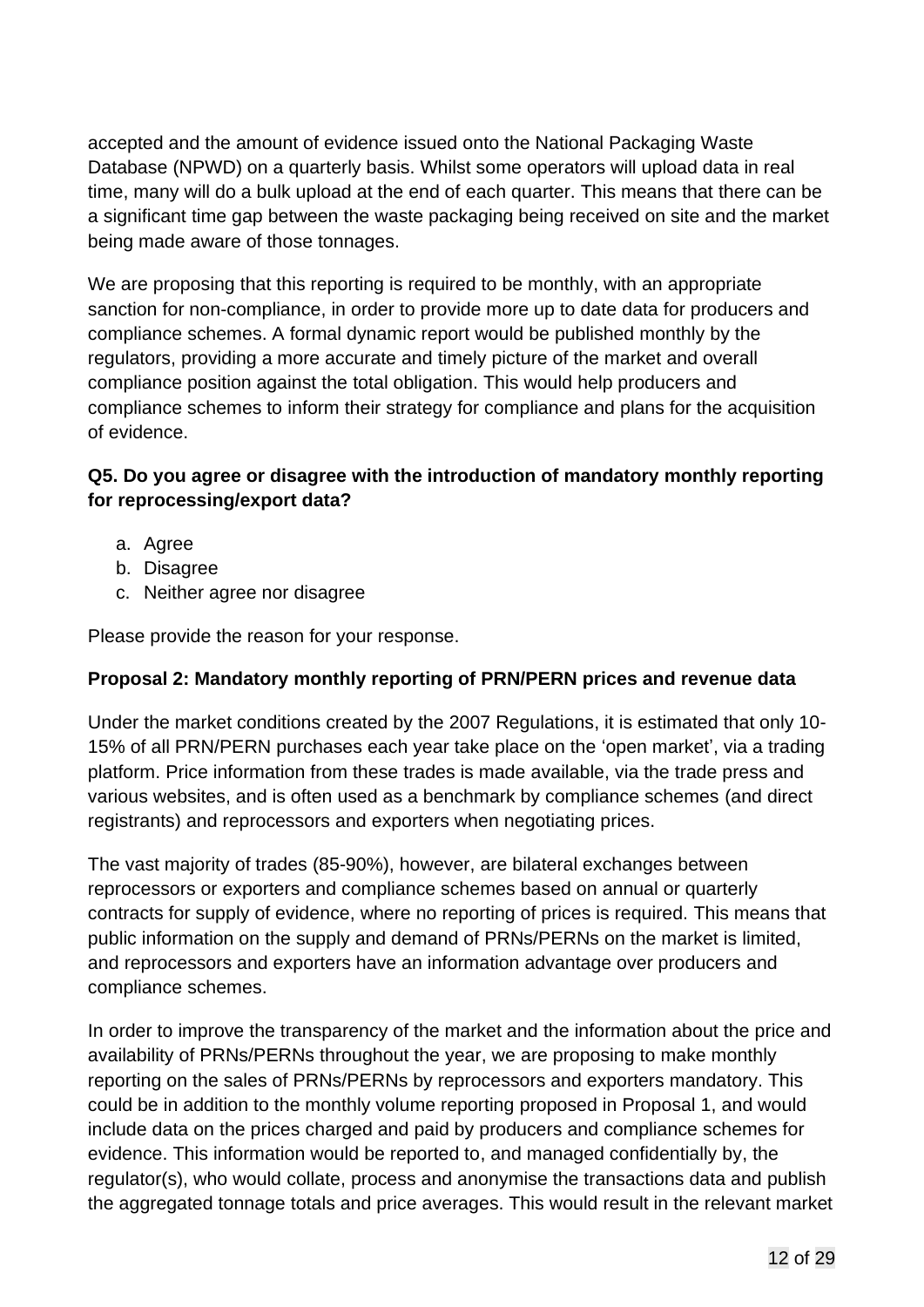information being made available without compromising commercially sensitive information.

#### **Q6. Do you agree or disagree with the introduction of mandatory monthly reporting of PRN/PERN prices and revenue data?**

- a. Agree
- b. Disagree
- c. Neither agree nor disagree

Please provide the reason for your response.

#### <span id="page-12-0"></span>**2.2.2 Revenue Reporting**

One of the long-standing criticisms of the PRN system is the lack of visibility into how the revenue associated with the sale of PRN/PERNs is used. Currently, under regulation 24(1)(c)(i) of the Producer Responsibility Obligations (Packaging Waste) Regulations 2007, as part of the accreditation process reprocessors and exporters are required to provide a breakdown of how they have used the revenue received for the development of increased capacity for collection and reprocessing, as well as the development of new markets.

The current reporting is against the following categories<sup>3</sup>:

- Infrastructure and capacity
- Funding collection
- Reduction in price and developing new markets
- Costs of complying with the regulations
- Retained for future investment
- Developing communication strategies

Under the system which will be established by the EPR reforms outlined in the Government Response, there will be more transparency regarding the funding of the management of packaging waste, specifically through the functions of the Scheme Administrator and direct payments to local authorities to cover their costs in collecting and sorting of household packaging waste.

In order to increase transparency of the revenue associated with the sale of PRNs/PERNs, we propose to amend the reporting categories and introduce sub-categories in order to make the reporting more detailed and meaningful. The suggestions for the new reporting areas are:

• Infrastructure

<sup>3</sup> See https://npwd.environment-agency.gov.uk/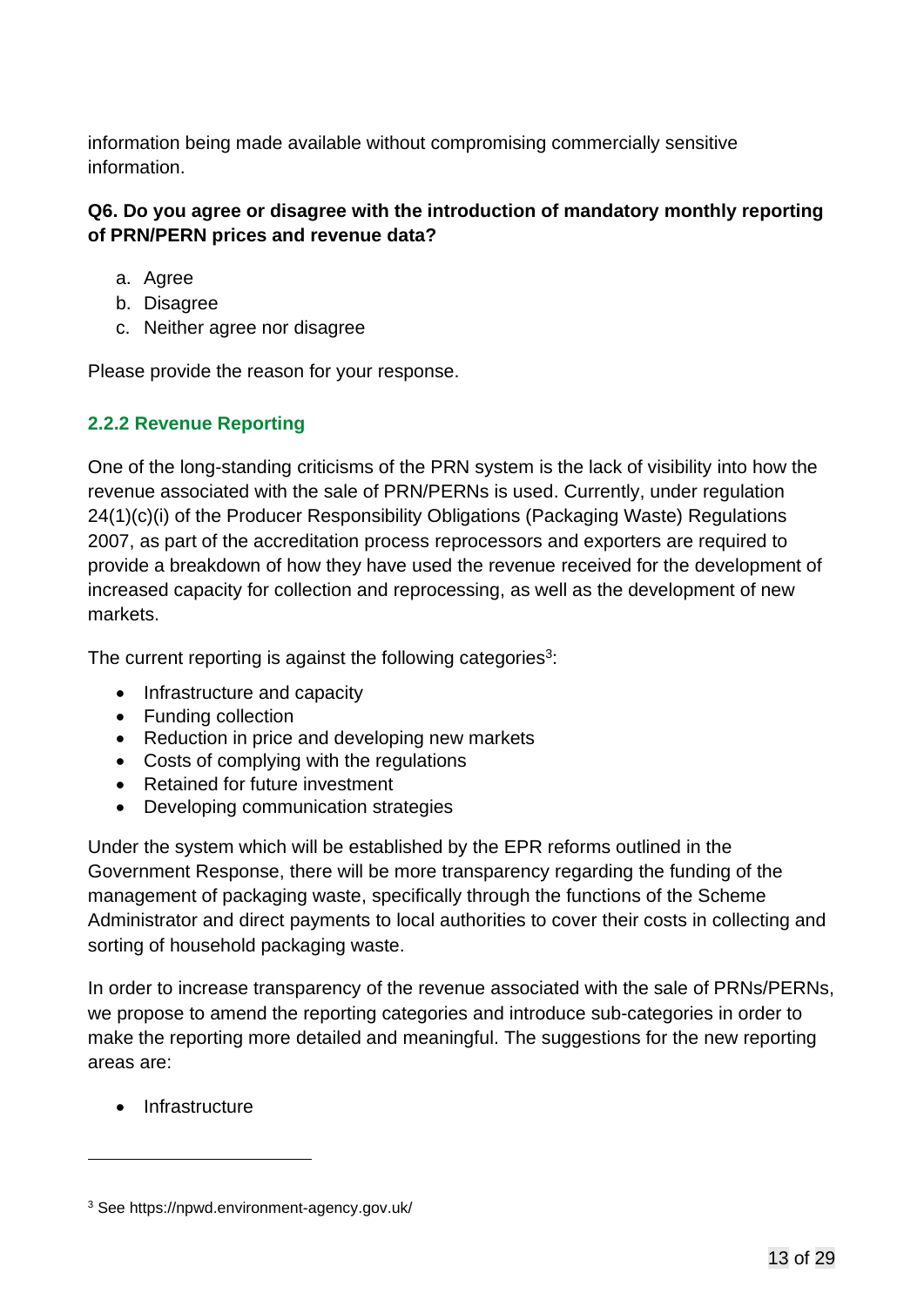- o Purchase of new assets
- o Support and maintenance of reprocessing/exporting infrastructure
- Reprocessing/Exporting
	- o Price support for material (buying)
	- o Price support for material (selling)
- Collection and Sorting
	- o Price support for material (buying)
	- o Price support for material (selling)
	- o Support for business collections
	- o Support for household collections
- Comms
	- o Local campaigns (with Local Authorities)
	- o National campaigns (with Scheme Administrator/other)
	- o Comms related to specific material
	- o Direct contacts with suppliers
- Market Development
	- o UK market development
	- o Overseas market development
	- o Use of the revenue to develop new overseas/exports markets and/or new uses for the recyclate

We would also seek to publish detailed guidance on what is intended to be included in each of the new categories.

#### **Q7. Do you agree or disagree with the proposed approach to revenue reporting for reprocessors and exporters?**

- a. Agree
- b. Disagree
- c. Neither agree nor disagree

Please provide the reason for your response.

#### **Q8. Please suggest any other categories/sub-categories that you think should be included**

#### <span id="page-13-0"></span>**2.2.3 Timeframes**

Currently, under the 2007 Regulations, producers (or their compliance schemes) are required to provide evidence that they have met their recycling obligations on an annual basis, and must obtain sufficient PRNs/PERNs to show they have met these obligations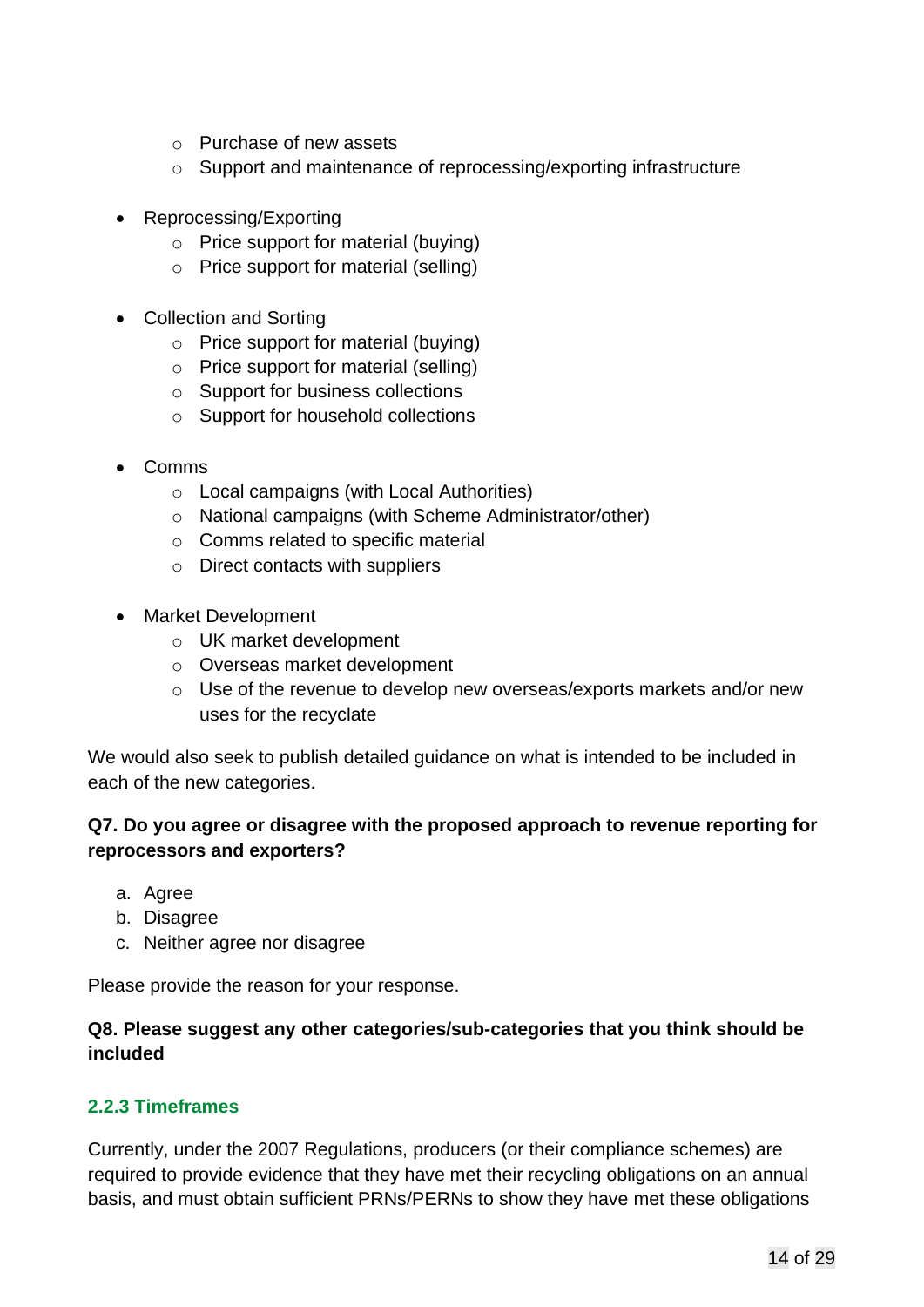(expressed as targets) by 31 January in the following year (e.g. 31 January 2023 for the 2022 compliance year). They can continue to buy PRNs/PERNs in January, issued on packaging waste recycled or exported for recycling during the previous year.

If all producers have met their 2021 targets and there is 'excess' evidence, then there is some flexibility given to producers and compliance schemes, as they are permitted to buy PRNs/PERNs from waste reprocessed or exported in December of the previous year (e.g. December 2021 for the 2022 compliance year) to meet their obligations in the given compliance year (commonly known as 'carry over'). This effectively 'extends' the compliance period to 13 months.

Another criticism of the existing arrangements is the considerable volatility seen in PRN/PERN prices throughout the year, due to cyclical changes in supply and demand. Previous analysis has shown that this volatility increases at the end of the compliance year, due to the uncertainty around the availability of remaining PRNs/PERNs. This can be exacerbated, in some instances, by reprocessors and exporters withholding PRNs/PERNs from the market until the end of the year, when demand is likely to be highest, in order to inflate prices. This could be partly addressed by the proposals in Section 2.2.1 of this consultation, which would require reprocessors and exporters to upload data on packaging waste received more frequently. This would mean producers and schemes would know how much material is potentially available for evidence, thereby improving market transparency.

The options below regarding changes to the timeframes for compliance have also been identified to help address the cyclical changes in supply and demand and the issues at year end. These options, which could be used together or separately, include:

1. **Setting a time limit on the issue of evidence** – there have been criticisms from producers on the lack of availability of evidence, some of which is believed to be held back from sale by reprocessors and exporters in the expectation of price rises towards the end of the compliance year. To avoid this, it has been suggested that it should be a condition that PRNs/PERNs should be issued within a set time period from the point of waste acceptance (the date on which packaging waste is received on site for reprocessors, or the date the waste is actually exported for exporters). The suggested time periods are one month or three months from date of receipt. It should be noted that this date of receipt is not necessarily linked to the actual date of reprocessing. This option would mean that reprocessors and exporters would make evidence available to the market in a timely fashion. This would increase the information available to producers and compliance schemes on the current availability of evidence, thereby allowing them to make better decisions for managing their compliance. To make this viable for small reprocessors and exporters, a threshold could be set which would trigger the issuing of evidence (e.g. when they had generated 50 or 100 tonnes of evidence per quarter; this could be adjusted by material type).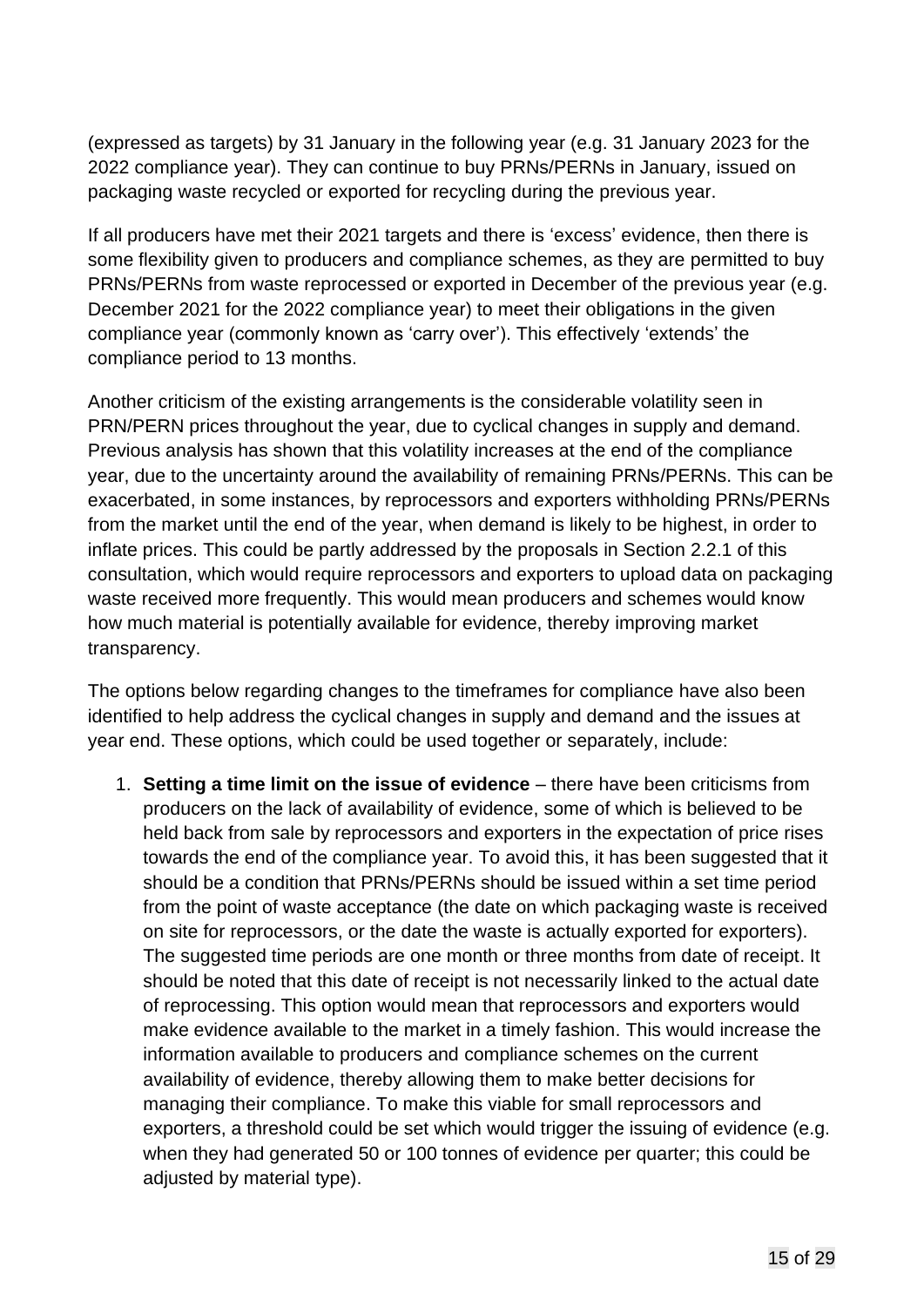- 2. **Allow an extension to the current compliance period** another option would be to allow for an extended compliance period (two to three months extension). This would allow a 're-balancing' between two compliance years if there is a shortage of evidence for a specific material type in a given year, by allowing packaging waste received in January and/or February of 'Year 2' to be used to generate evidence for 'Year 1' (effectively a 'carry-back'). This would reduce pressure at the end of the compliance year and increase liquidity. It should be noted that this would then require 'additional' collection and reprocessing in Year 2, to ensure that the shortage is not simply brought forward again into Year 3. The extension would also be intended to act as a signal to the market that there would be a need for increased evidence in Year 2. This option was put forward by the Packaging Scheme Forum (PSF).
- 3. **Moving to a rolling/multi-year system** to alleviate the 'end of year' deadline, it has been suggested that targets move to a rolling or multi-year basis. Multi-year targets are used in other producer responsibility regimes (e.g. batteries) and could be used to allow producers to meet their targets over an extended period. This would give producers and reprocessors and exporters more time to respond to price changes in the market and to invest in improvements to their collection and reprocessing capacity.

These options are explored in more detail below.

#### **Option 1: Reducing the timescale over which PRNs/PERNs can be traded from an annual to a monthly or quarterly system**

As noted above, the PRN/PERN market is asymmetrical in that buyers (producers and compliance schemes) are obligated to purchase a certain volume of PRNs/PERNs, while sellers (reprocessors and exporters) are not obligated to sell. One of the issues identified with the current annual compliance timeframe is the potential for reprocessors and exporters to withhold PRNs/PERNs from the market until prices are highest, usually at the end of the compliance year.

By reducing the timescale over which PRNs/PERNs can be sold from the date of receipt or time of export of the packaging waste, the value of PRNs/PERNs would become more stable as reprocessors and exporters would be less able to withhold evidence until prices are highest. As evidence is made available in a more regular pattern, there would be fewer cyclical changes in supply and demand. If mandatory monthly reporting of PRN/PERN sales was also introduced (see Section 2.2.1, Proposal 2), there would be more information available on the supply of PRNs/PERNs on the market each month.

If PRNs/PERNs remain unsold after the set time period from the receipt of the waste, the evidence could be held in the NPWD (or other electronic system) against the end of year compliance. At this point the regulator would make the decision to 'release' all un-sold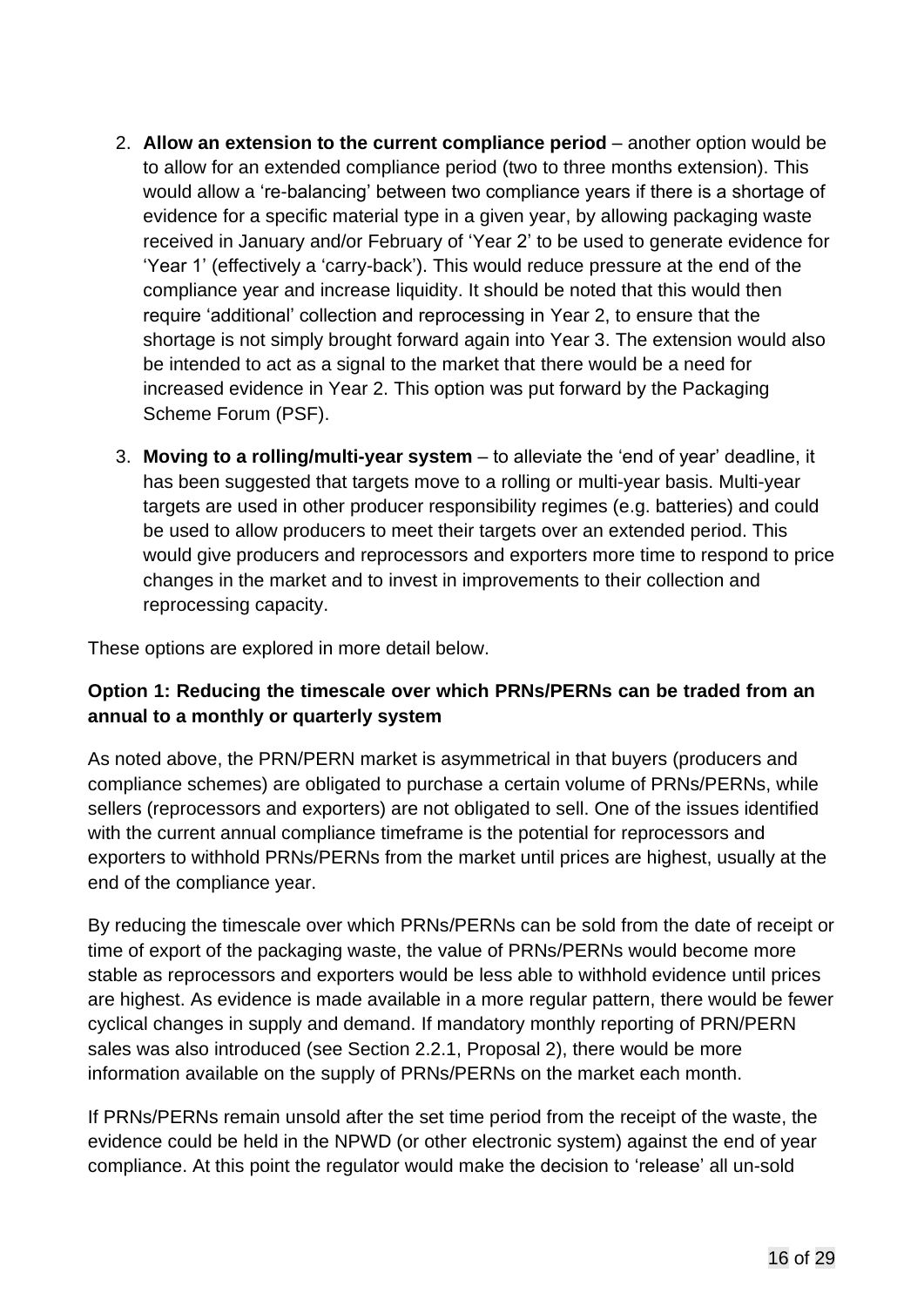evidence; to ensure fairness, these sales would need to be at the average market prices for PRN/PERNs for that material in that year.

There have been several high-profile examples of reprocessors and exporters withholding PRNs/PERNs from sale and causing disruptions to the market, and a number of complaints from schemes and producers regarding this in recent years. It is not clear how common the practice of withholding PRNs/PERNs until the end of the year is, especially among smaller reprocessors and exporters, as they then risk not being able to sell this evidence at all (if all producers and compliance schemes have met their requirements). It is assumed that only reprocessors and exporters with sufficient cash flow can afford to withhold evidence, and some would prefer to sell their available PRNs/PERNs at the earliest opportunity. This measure would therefore help guard against market disruption by larger reprocessors and exporters in the future.

#### **Q9. Do you agree or disagree with the proposal to reduce the timescale over which PRNs/PERNs can be traded?**

- a. Agree
- b. Disagree
- c. Neither agree nor disagree

Please provide the reason for your response.

#### **Option 2: Extending the flexibility of the current compliance period**

Industry groups, including the Packaging Scheme Forum (PSF), have suggested an 'extension mechanism' which would provide additional flexibility at the end of the compliance year. This proposal would allow tonnages of packaging waste received in January (and possibly February) to be used to generate evidence for recycling obligations in the previous year. This was proposed as a way to address potential shortfalls in available evidence in a given compliance year, allowing a re-balancing across two compliance years. It would only apply to those waste streams which were experiencing difficulties. This shortfall in supply of PRNs/PERNs could be caused by, for example, a global reduction in demand for recyclate due to recession, or – as was the case during the Covid-19 pandemic – a reduction in packaging waste collection levels. This arrangement would only operate for the specified period (i.e. one or two months) and is intended to improve the liquidity in the market, by providing additional flexibility in years where there is evidence of a possible shortfall.

The current compliance timeframe set in the 2007 Regulations gives a small amount of flexibility to producers and compliance schemes to meet their annual recycling obligations. Producers and compliance schemes are permitted to buy PRNs/PERNs issued on packaging waste received or exported in December of the previous year to meet their obligations in the next, if it is not needed to meet targets (known as 'carry over'). They are able to buy PRNs/PERNs until the end of January of the following year (issued on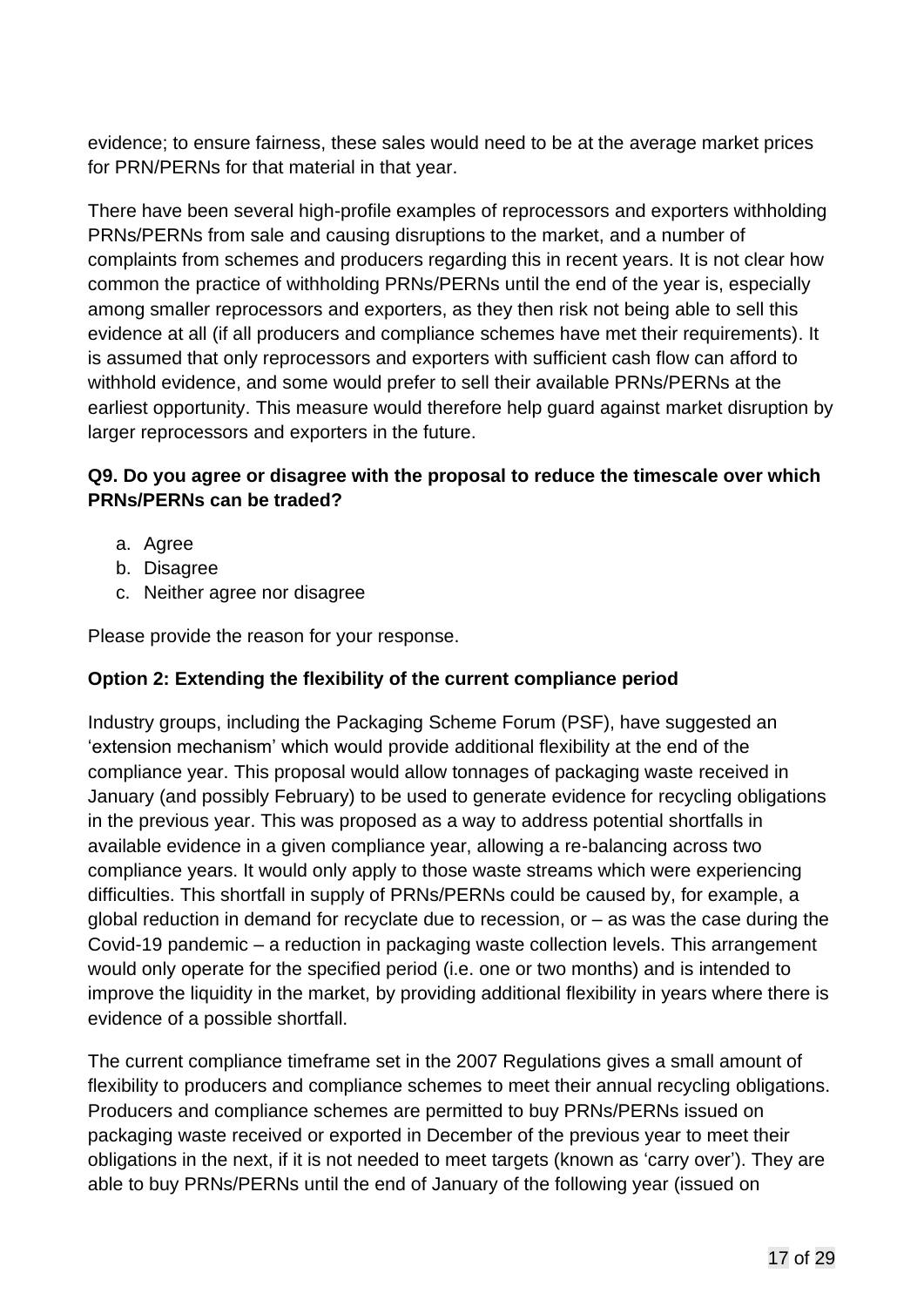packaging waste recycled or exported for recycling during the previous year) to meet their obligations in the previous compliance year.

Producers and compliance schemes, and reprocessors and exporters, are also only able to trade their own 'physical' requirements for each tonne of packaging. This makes the PRN/PERN market different from many other commodity markets, in which financial or speculative as well as physical traders can trade as frequently as they like. There is usually more flexibility in such markets, allowing sales to be banked for future years or borrowed from future years. These 'futures markets' allow for the risk to be shared from those that do not want it to those that do, or are best able to manage it. However, as targets under the current system are set on an annual basis, based on the amount of packaging handled in a given year, 'banking' and 'borrowing' between years makes it difficult to know if targets have been achieved.

The industry proposal was that the reported recycling data should be monitored carefully by industry groups (possibly the Advisory Committee on Packaging (ACP)) to ascertain whether the market is on track to meet compliance or identify any potential disruptions. This could be done at key stages throughout the year (monthly or quarterly), to forecast any likely supply side issues. If there was agreement that the predicted shortfall was unrecoverable within the year, an application for an extension of the timeframe for compliance would be submitted to the relevant authority.

There is a degree of industry support for this suggestion. However, it is likely to be administratively complex and the details of how an extension mechanism would operate within the regulatory framework need to be further developed. If this proposal were to be taken forward, we consider there would need to be a clear set of objective criteria regarding the difficulties within the market that would be used as the basis for triggering an extension of the timeframe for compliance. These criteria would need to be outlined in the regulations to provide certainty and transparency over when the extension mechanism would be engaged, and to ensure that the mechanism is used consistently.

One way an extension mechanism could operate would be for industry, via an agreed forum, to make an application to the regulators (or the appropriate authority in the regulations) for an extension of the time period for compliance. This would be as a result of any difficulties within the market in a given year, such as reductions in collections or closure of reprocessing facilities, which impact the level of supply of PRN/PERNs. If the application demonstrated that the criteria were met, the extension would apply for that year.

As the PRN system works on a market basis, there is an amount of normal fluctuation regarding the relative supply and demand for PRNs/PERNs during the year. For example, there could be short term shipping issues which reduce PERN evidence available early in the compliance year. This could lead to forecasts indicating a shortfall, even though the market is responding with increased activity to ensure suitable supply. In addition, any use of PRNs/PERNs from January or February for compliance for the previous year could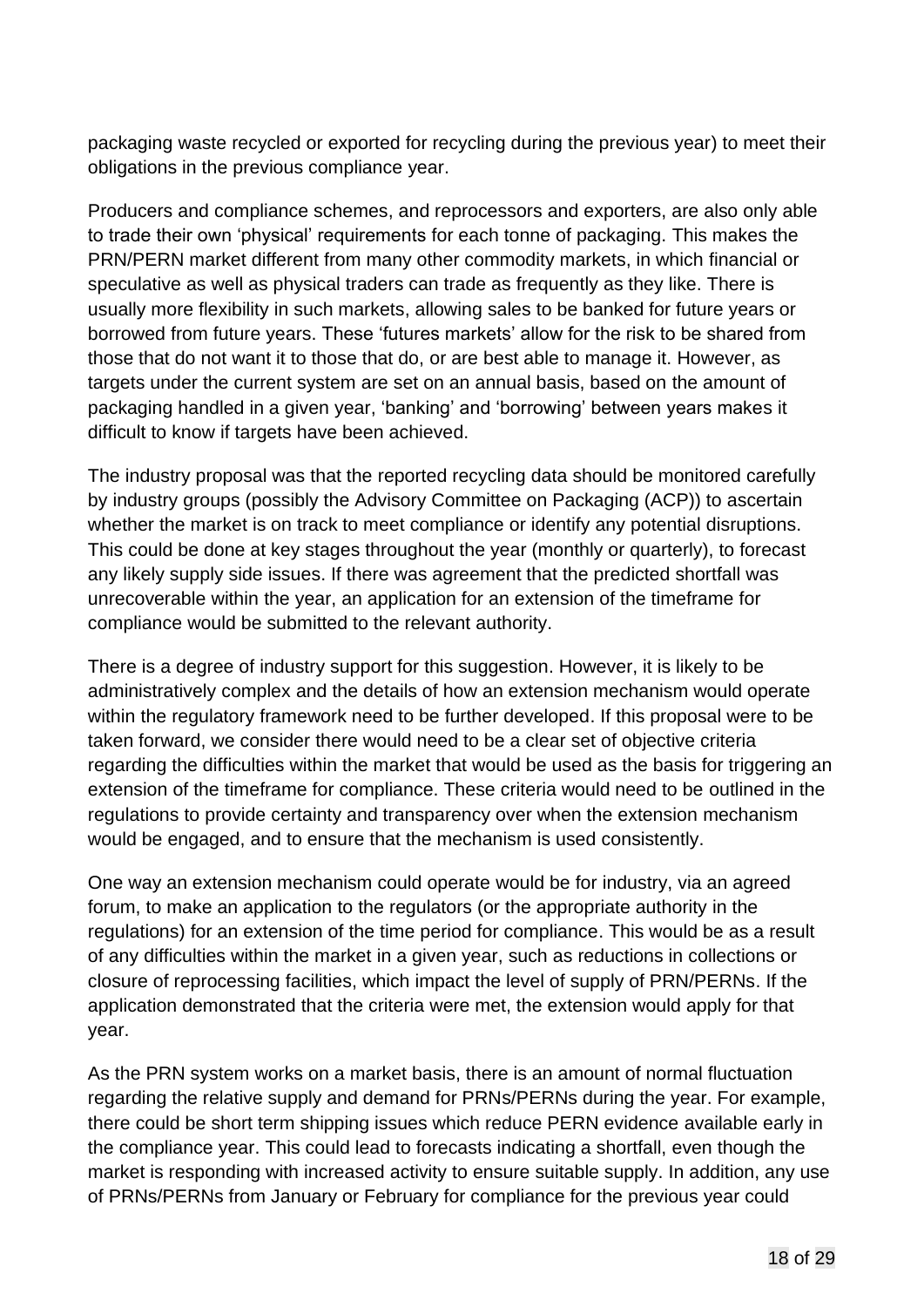mean that the shortage is simply 'carried forward' into the new compliance year. This could lead to a rolling issue, where the market is unable to supply the additional tonnages of PRNs/PERNs used to cover the original shortfall. It is therefore not clear under what circumstances and criteria use of the extension mechanism may be needed.

Therefore, we would welcome views on the introduction of an extension mechanism, and the specific criteria or conditions that should apply for triggering the use of the extension.

#### **Q10. Do you agree or disagree that there should be a mechanism for extending the compliance period for the trading of PRNs/PERNs?**

- a. Agree
- b. Disagree
- c. Neither agree nor disagree

Please provide the reason for your response.

#### **Q11. Please provide details of the conditions or criteria you think would be appropriate to trigger an extension of the compliance period.**

#### **Option 3: Increasing the timescale over which PRNs/PERNs can be traded from an annual to a multi-year or rolling system**

In a normal market system, changes in supply and demand should lead to changes in behaviour which act as a balancing mechanism to regulate prices over time. For example, increases in price would lead to consumers buying less (therefore reducing demand) and producers increasing supply. In the PRN/PERN market, however, demand is fixed by producers' obligations to obtain a set volume of PRNs/PERNs by the end of the year, giving them fewer opportunities to influence the market on the demand side. Reprocessors and exporters are also limited in the number of PRNs/PERNs they can sell in a given year by the targets on producers but are not obligated to sell, so have more flexibility to issue PRNs/PERNs at a point where the price is likely to be at its highest (i.e. Q4 of the compliance year).

In theory, producers can respond to increases in PRN/PERN prices by reducing the amount of packaging they place on the market. Regulations 8(c) and 9(4) in Part III of the Producer Responsibility Obligations (Packaging Waste) Regulations 2007 allow producers to update their information during the compliance year, meaning that producers could respond to high PRN/PERN prices by taking steps to reduce the amount of packaging they use (or change formats, etc.) and, therefore, the number of PRNs/PERNs they are obligated to purchase in the following compliance year. This would also provide an incentive for producers to reduce the amount of packaging they place on the market - a key objective of the EPR reforms.

In practice, however, it would be difficult for producers to significantly reduce the amount of packaging they handle in the short timeframe available for compliance. By moving to a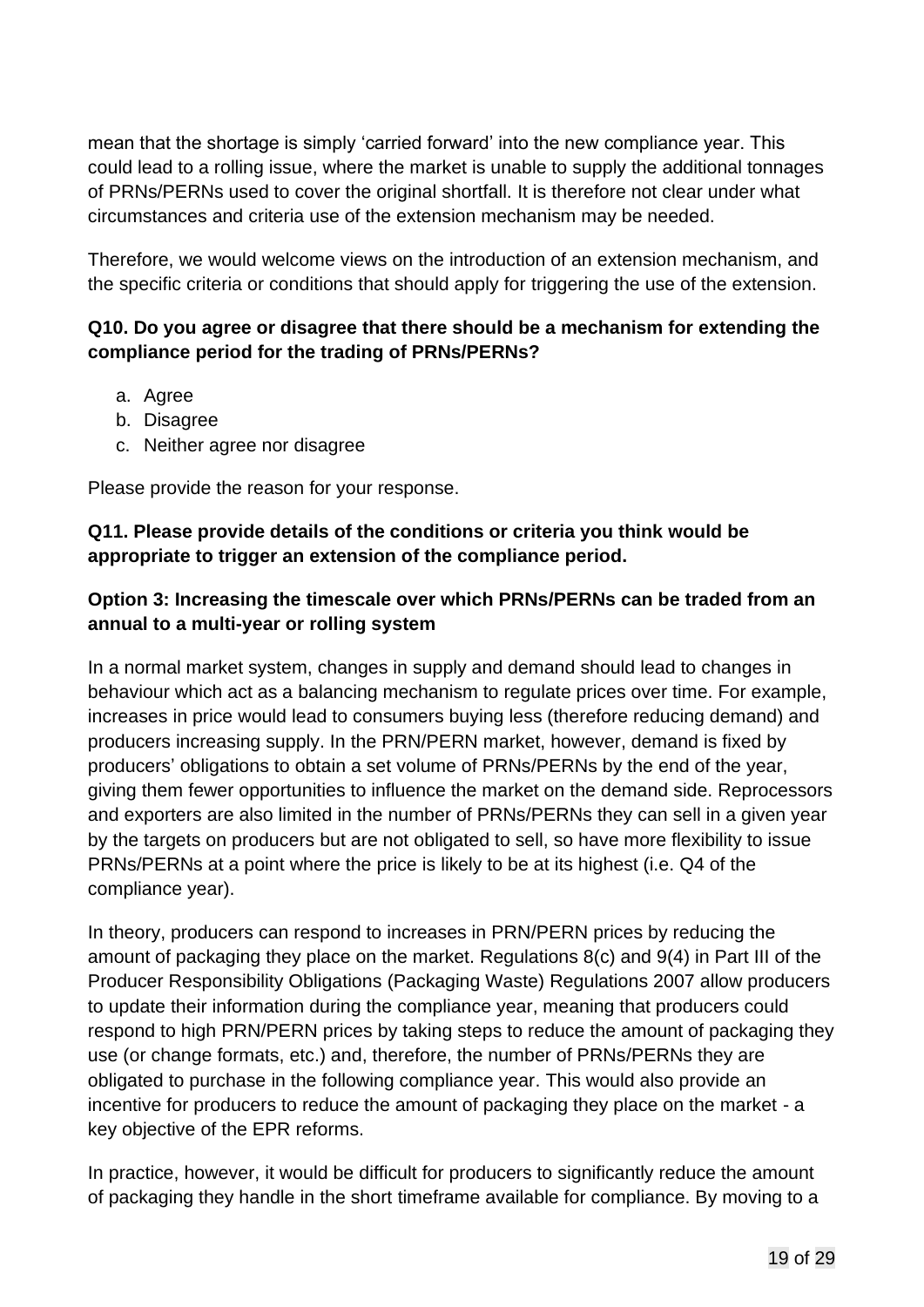multi-year system, it is suggested that this would give producers more time to respond to high prices by producing less packaging and, as a result, reducing their obligation and the number of PRNs/PERNs they need to obtain.

On the supply side, reprocessors are limited in their ability to produce additional PRNs by their physical capacity to recycle packaging waste and their capacity to acquire waste for recycling (which is a function of the level of collection). In principle, higher PRN prices would make the recycling of lower quality packaging waste more cost-effective and enable reprocessors to increase the supply of PRNs. Moving from a single to a multi-year compliance timeframe could give reprocessors more time to increase their investment in infrastructure and improve their capacity in response to high PRN prices.

Wider reforms to waste collection, including the introduction of consistent household recycling collections and increased funding to local authorities for waste collection, will increase the amount of packaging waste available for recycling. Improved incentives for producers to increase the recyclability of packaging through the EPR reforms will also mean that a higher proportion of this collected waste is able to be recycled.

Setting targets over a two- or three-year or rolling period would be administratively more complex, requiring calculations of obligations across multiple years, but may allow for the increased elasticity in supply and demand that would address some of the market volatility issues which currently exist.

The mechanism would require the use of 'historic data', based on the packaging handled submissions from previous years to calculate each producer's obligation. This may be problematic as the definition of producer is subject to change under EPR and with it the data that companies would submit, meaning there may be no data on which to base the rolling targets. It would also require more frequent in-year updates as producers submit new and/or revised data.

Due to the complexity and issues outlined with this proposal, we are not considering progressing with this approach at this stage unless there is significant support or evidence provided for it in the responses to this consultation. If this option were to be progressed, we would need to seek further stakeholder input on the setting of multi-year recycling targets.

#### **Q12. Do you agree or disagree with the proposal to increase the timescale over which PRNs/PERNs can be traded to a multi-year or rolling system?**

- a. Agree
- b. Disagree
- c. Neither agree nor disagree

Please provide the reason for your response.

#### **Q13. Which approach do you believe is the most suitable for addressing the issues of price volatility in the PRN/PERN market?**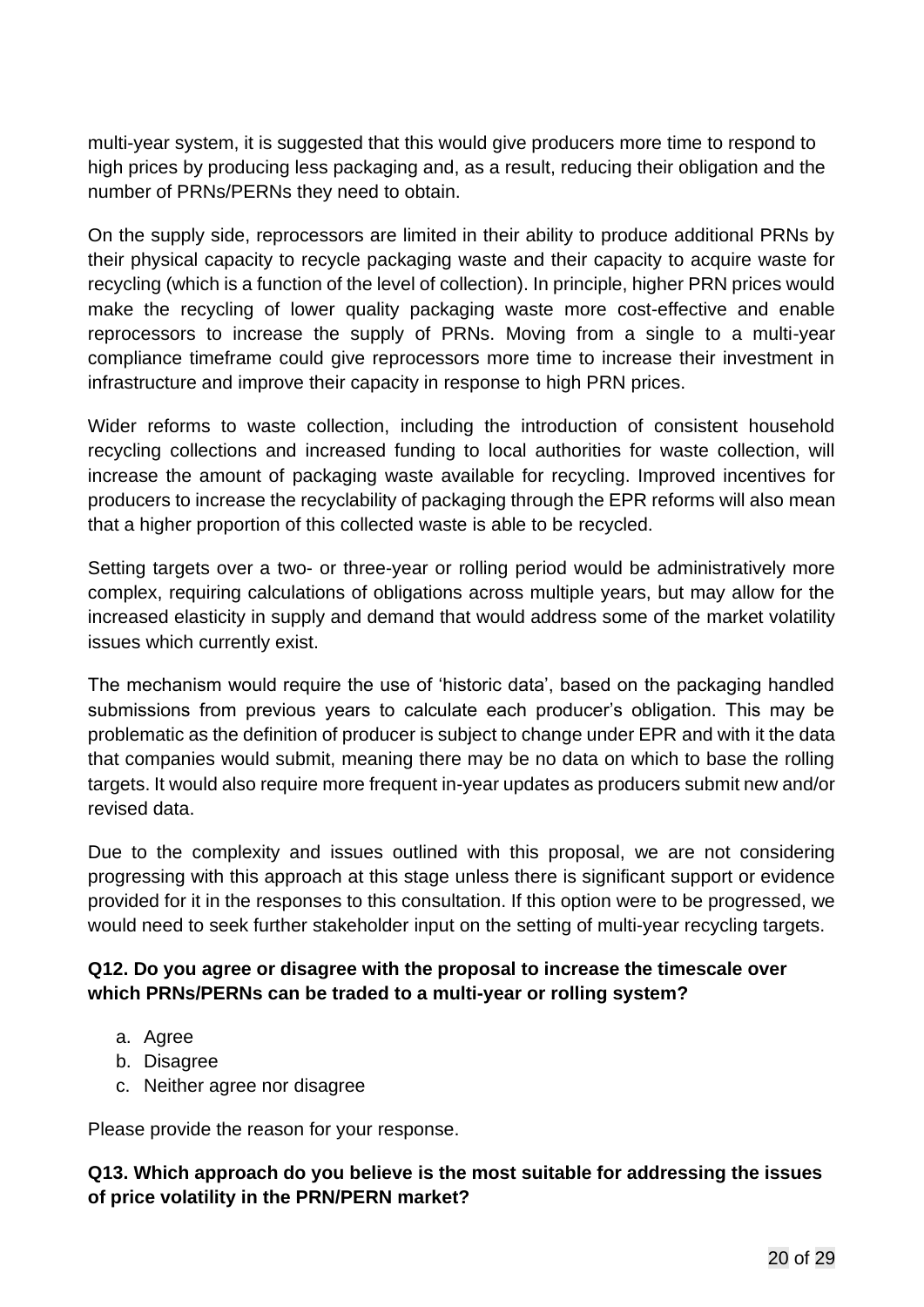- a. Option 1
- b. Option 2
- c. Option 3
- d. All could work
- e. None of the above
- f. I do not know enough to provide a view

Please provide the reason for your response.

#### <span id="page-20-0"></span>**2.2.4 Interface with Deposit Return Schemes (DRS)**

As part of our wider packaging waste reforms, the four governments intend to introduce Deposit Return Schemes (DRS) for drinks containers<sup>4</sup>. We expect the introduction of DRS to reduce littering of drinks containers, increase recycling rates of containers and provide higher quality recyclate for manufacturers. We recognise, however, that once the DRSs are in operation there is a risk that DRS material remaining in kerbside collections could undermine the effective functioning of the PRN/PERN market. This would occur if reprocessors and exporters were not able to clearly and robustly exclude DRS items that remain mixed with EPR packaging waste when issuing PRNs/PERNs. This could result in an oversupply of evidence and therefore depress the PRN/PERN prices. This is a particular risk for aluminium and plastic, as these are the main materials in scope of the DRS.

We have carried out modelling on the potential impacts of the DRS rollout on the availability of waste materials and subsequent effects on PRN/PERN prices. In the first few years of DRS operations, when the collection rate is expected to be lower - and under the assumption that DRS material cannot be distinguished from other packaging once collected for recycling with EPR packaging waste - our analysis shows that there is a significant impact on the availability of PRN/PERNs. This is particularly the case for aluminium, for which there would be an estimated 245% oversupply of PRN/PERN evidence (based on a 70% DRS capture rate in its first year of operation<sup>5</sup>), which would lead to a reduction of PRN/PERN prices. Plastic, glass and steel are also impacted in our model, with an oversupply of PRN/PERN evidence estimated at 22%, 9% and 7% respectively. This impact would be significantly increased if for any reason DRS were to have a later commencement date than EPR, and PRNs could be issued for DRS containers.

Once a DRS is fully operational and capturing 90% of in-scope packaging<sup>6</sup>, the impact of DRS packaging collected outside of DRS on EPR recycling rates is largely nullified for all materials except aluminium. For aluminium, there is an estimated oversupply of PRN/PERN evidence of 23%, while for plastic, steel and glass this is estimated at 1-2%. It

<sup>4</sup> Scottish DRS will be implemented from 16 August 2023.

<sup>5</sup> The DRS in Scotland is expected to have an 80% capture rate in Year 1.

<sup>6</sup> Modelled for Year 2 for Scotland's DRS and currently proposed to be Year 3 for the other UK DRS.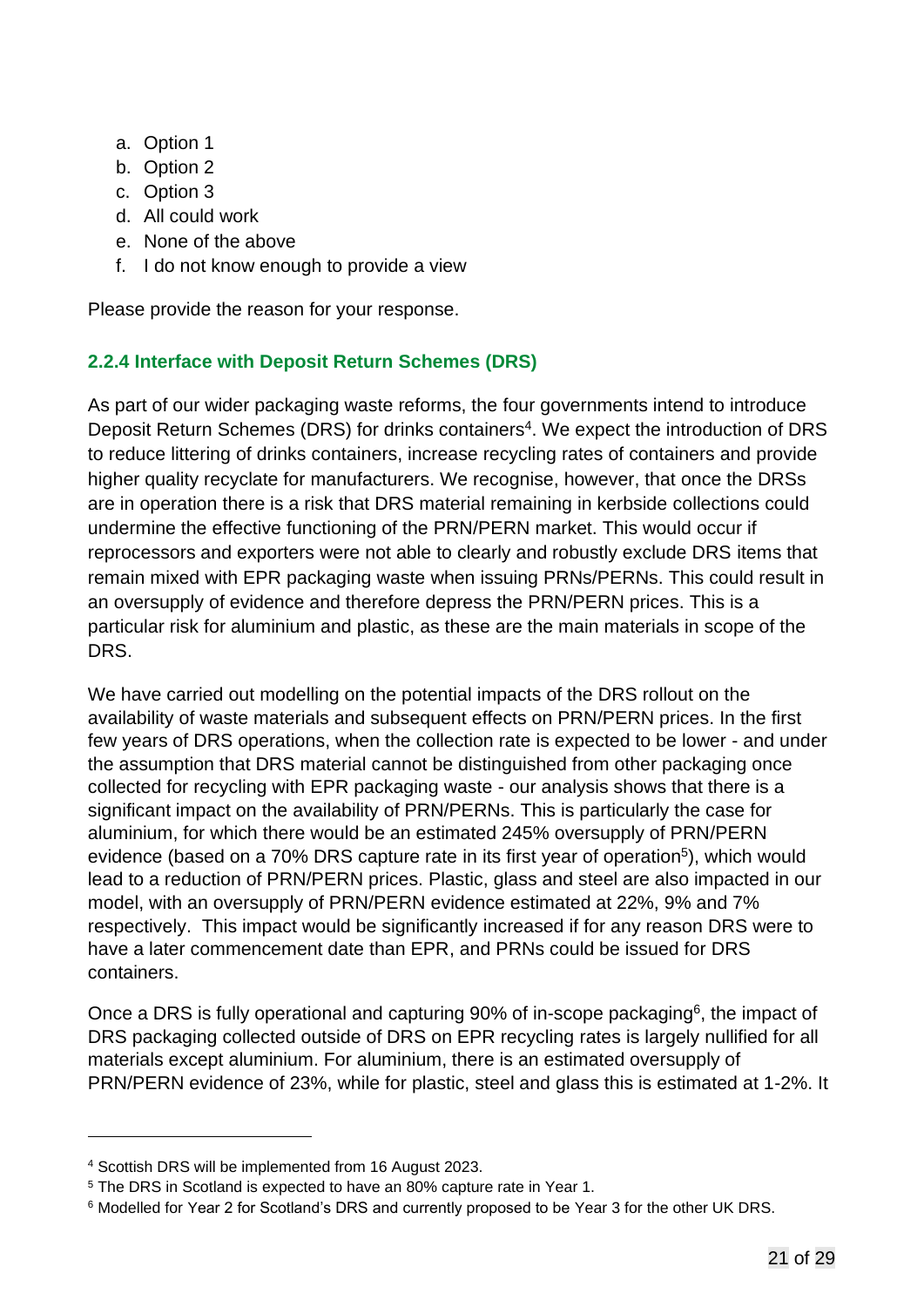is likely, therefore, that DRS packaging captured at kerbside would have minimal impact on the PRN/PERN prices and hence the availability of evidence for plastic, steel and glass by this point. There could still be a noticeable fall in the aluminium PRN/PERN price, however this would be expected to be less than in the period before the DRS is fully operational.

**Q14. Do you think that the issuing of PRNs/PERNs on DRS materials that remain in kerbside collections would have an impact on the PRN/PERN market? If yes, what impact would this have, and if no, why not?**

- a. Yes
- b. No
- c. Unsure

Please provide the reason for your response.

We have identified several options for addressing this potential issue:

#### **Option 1: Find a means to prevent PRNs/PERNs being issued on DRS material collected alongside EPR materials**

As noted above, the modelling on the impacts of the DRS assumes that DRS packaging cannot be distinguished from other packaging once collected for recycling. If reprocessors are able to accurately differentiate between EPR and DRS packaging, and only issue PRNs/PERNs on EPR material, the effects on PRN/PERN prices would be reduced and DRS material would not contribute to meeting EPR recycling targets.

It may be possible to use an approach in which an estimate is made of the proportion of packaging in the kerbside stream that is DRS material, based on sampling and modelling. This could be in the form of a single or multiple protocols.

This could be based on:

- data that producers and the Deposit Management Organisations (DMO) (called the 'DRS scheme administrator' in Scotland) are required to report, setting out the number of DRS articles placed on the market and the number of articles it collects in a given year; and,
- compositional sampling by reprocessors and exporters.

Individually or combined this data could be used to issue PRNs/PERNs on the corresponding proportion of packaging.

We acknowledge this approach could pose challenges. This is because:

- For some materials aluminium and steel in particular bales are tightly compacted and it may not be possible to separate them and undertake compositional analysis.
- Compositional analysis may need to be more frequent in the early years of EPR and DRS schemes as waste composition could change quickly and significantly.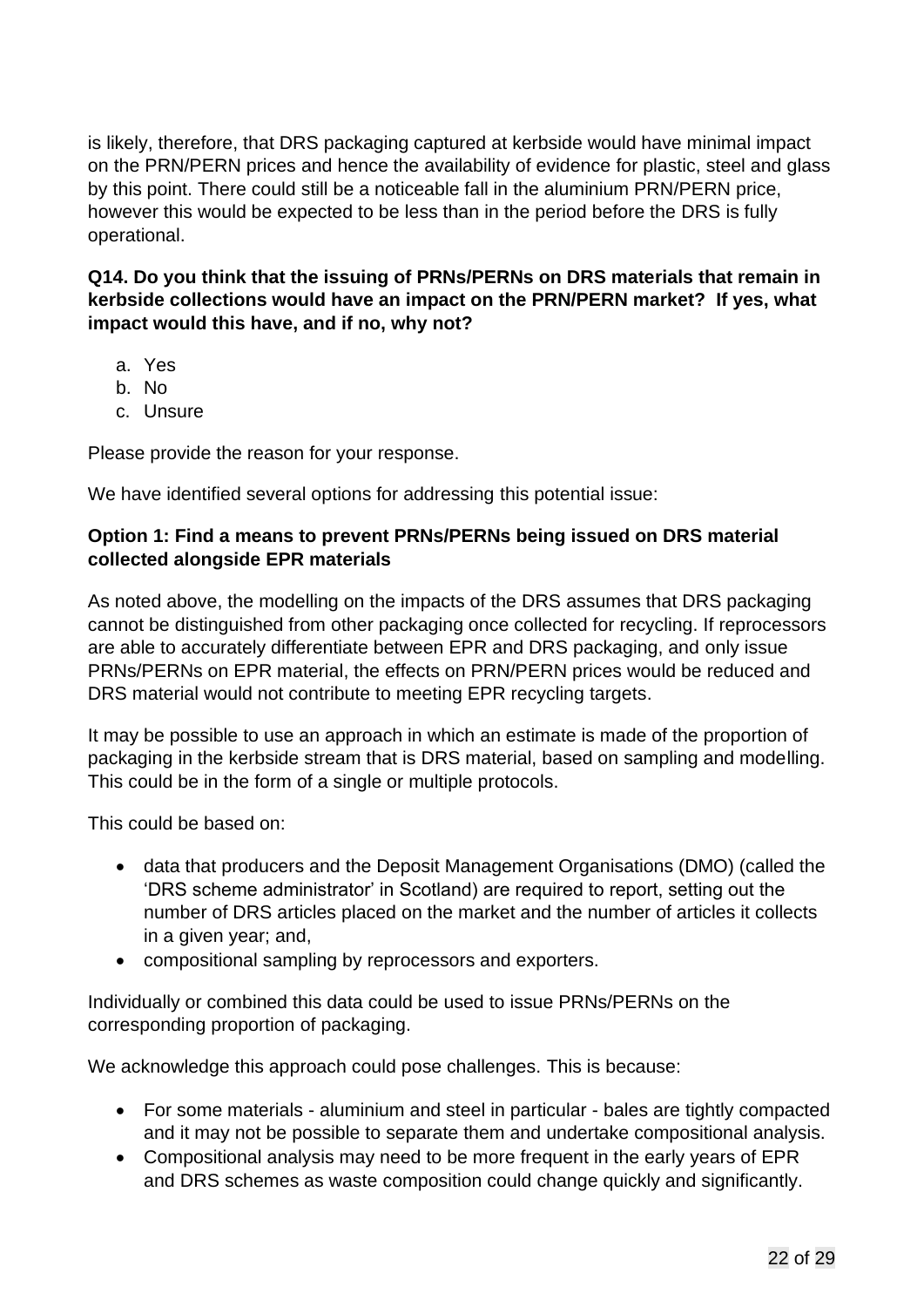• Regulators already face challenges in verifying evidence is issued accurately. Effective enforcement would become more challenging under this option.

In the future it may be possible to reduce the need for compositional analysis at reprocessors and exporters through: 1) improvements to the Material Facilities (MF) regime, which will see more frequent and detailed composition monitoring (including the split of DRS and EPR materials), and 2) the introduction of digital waste tracking. However, the effectiveness of such an approach is uncertain.

This option would require DRS producers to report on the tonnages of packaging they place on the market in 2023 under the EPR SI.

If this proposal is taken forward, we will work with stakeholders (including reprocessors, exporters, obligated producers, DMOs, and regulators) to establish the detailed requirements for data from reprocessors and exporters to underpin the protocols.

#### **Q15. Do you agree with a sampling and modelling approach?**

- a. Yes
- b. No
- c. Unsure

Please provide the reason for your response.

#### **Q16. Do you think reprocessors and exporters will be able to differentiate between DRS and EPR packaging materials in issuing evidence?**

- a. Yes
- b. No
- c. Unsure

Please provide the reason for your response.

#### **Option 2: Place a recycling obligation on DRS producers for packaging waste that is in scope of the DRS, but not collected by the Deposit Management Organisations (DMOs)**

Under this option, producers of packaging that is in scope of DRS would have a recycling obligation based on the proportion of DRS packaging that is not collected by the mechanisms established by the DMOs and remains in kerbside and other collections. Producers would need to meet their obligation(s) by acquiring PRNs/PERNs. As noted above, these drinks containers will impact the availability of packaging waste for recycling and the supply of PRNs/PERNs. This is particularly the case for aluminium, but there will also be an impact on the PRN/PERN markets for plastic, steel and glass (in Scotland and Wales). This could lead to a reduction in PRN/PERN prices for these materials and mean there is less incentive for this material to be collected and recycled.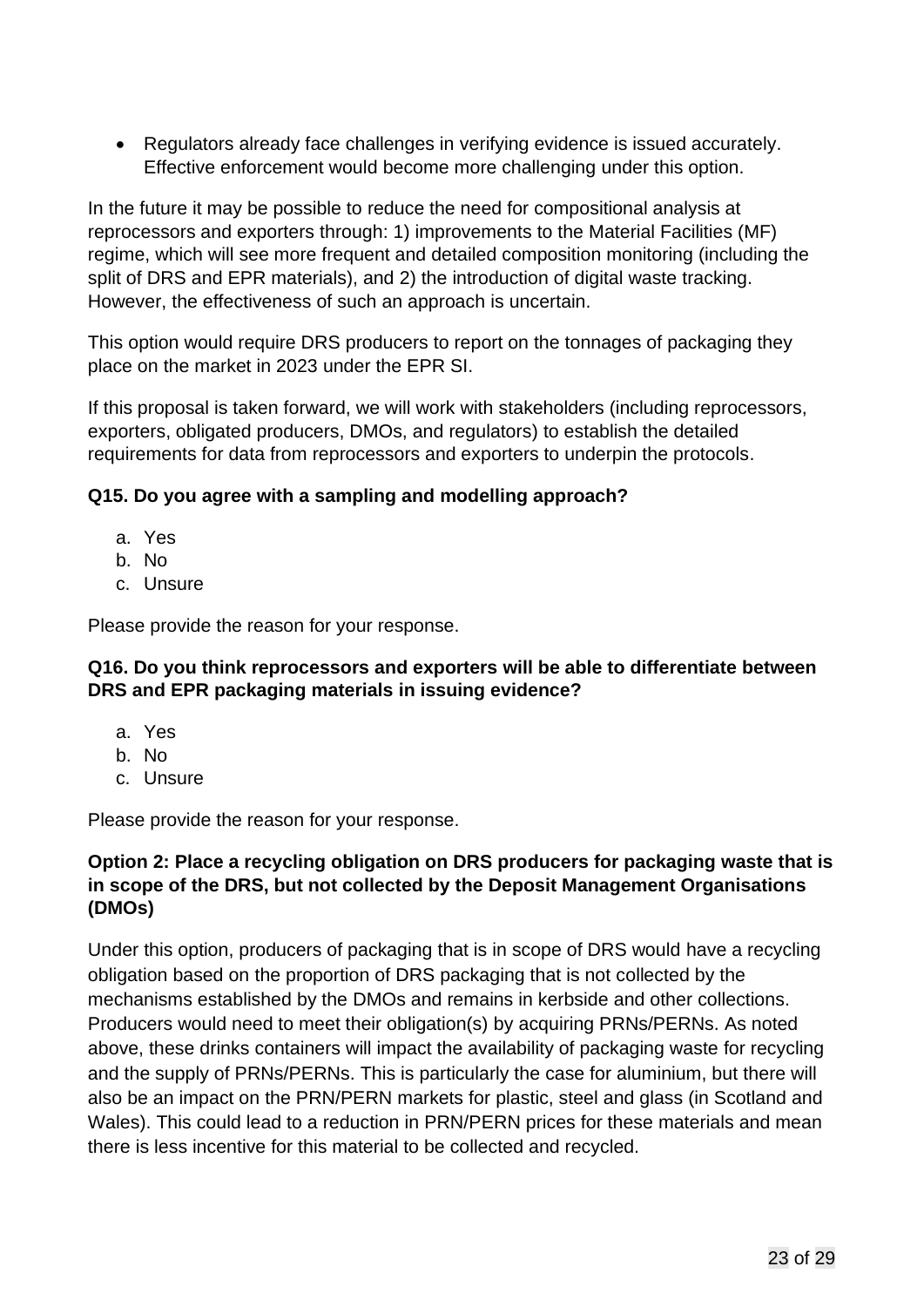While we predict that a relatively low proportion of DRS packaging will remain in kerbside collections once DRS is fully operational<sup>7</sup>, there could still be an impact on PRN/PERN prices for aluminium, with an estimated 23% oversupply of PRN/PERN evidence.

By obligating DRS producers to contribute to the recycling of a proportion of the DRS materials that remain in kerbside collections, through the purchase of PRNs/PERNs, we would effectively ensure that all packaging waste that is not recycled through a DRS system attracts a producer responsibility obligation. This would mean that producer responsibility obligations would be in line with the actual amount of material available for the generation of evidence. This should help stabilise the costs in the PRN/PERN market for producers with a recycling obligation under EPR but would increase costs for DRS producers. However, it could lead to producers paying costs under both schemes for different elements of the cost of managing the packaging they place on the market: once through their DRS producer fee (for the collection and sorting of the item where it has been collected through the DRS mechanism), and once through the requirement to purchase PRNs/PERNs (for the recycling of the item where it has not been collected by the DRS mechanism).

As with Option 1, this would require DRS producers to report on the tonnages of packaging they place on the market in 2023 under the EPR SI.

This option would also be more robust against error and fraudulent issuing of PRNs/PERNs on DRS material, as producers' obligations would be in line with the actual amount of additional material available for the generation of PRNs/PERNs. If this proposal is taken forward, the next stage would be to design a fair mechanism to determine the share of the additional obligation each producer would need to meet.

#### **Option 3: Increase EPR producer recycling obligations to include DRS packaging not collected through the DRS routes**

In this scenario, the recycling obligations on producers of EPR packaging would be increased to reflect DRS material that is not collected by DRS routes, remaining in LA or commercial collections.

The obligations on EPR producers for the affected materials would be increased in line with the proportion of materials that remain in kerbside collections, to reflect the anticipated over-supply of PRN/PERNs (caused by the DRS items being recycled with non-DRS packaging waste). Therefore, EPR producers would be required to purchase sufficient PRNs/PERNs to meet these higher targets. This is not dissimilar to the current 'business targets' approach for packaging from small producers under the de-minimis threshold who do not need to buy PRNs/PERNs, however, for materials such as aluminium, the increase would be significantly greater.

<sup>7</sup> Around 10% by Year 2 of DRS being in place in Scotland and Year 3 for the rest of the UK.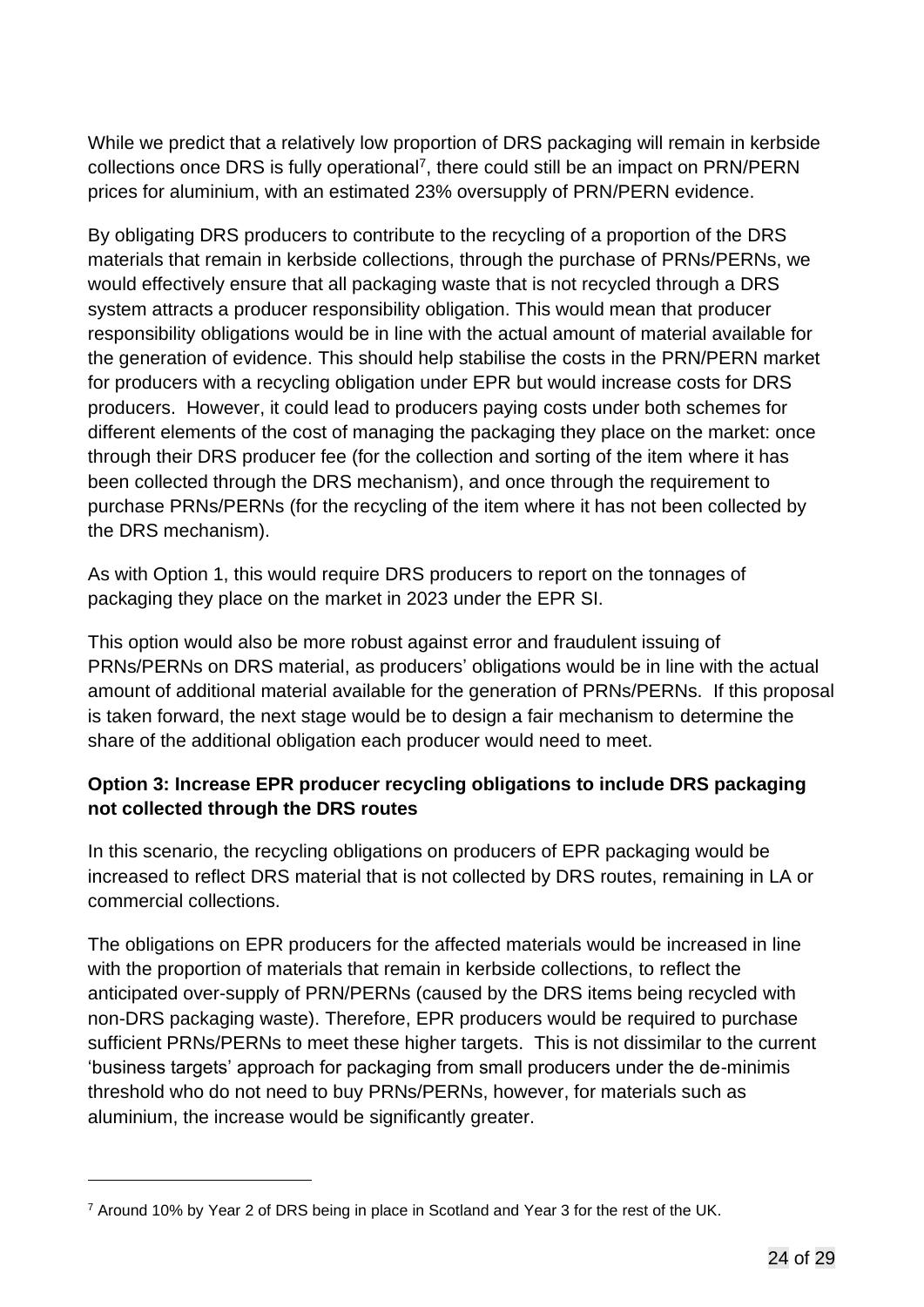This increase in the targets (particularly before DRS is operating at optimum capacity) is intended to ensure there is no change in supply and demand dynamics in the PRN market and limit the expected price reduction in PRNs/PERNs.

Therefore, a consequence of successfully maintaining the value of a PRN/PERN would be that EPR producers would have a higher obligation and hence their cost of compliance would be more than it would be if no DRS materials remained in kerbside collections. In the example of aluminium above, this could result in the total cost of compliance for EPR producers being more than double (245%) what it would otherwise be in the first year of DRS (assuming a 70% deposit return rate), and 23% more in the third year of DRS when operating at an expected 90% deposit return rate.

As with Options 1 and 2, this will require DRS producers to report on the tonnages of packaging they place on the market in 2023.

#### **Q17. Which of the above options do you prefer?**

- a. Option 1
- b. Option 2
- c. Option 3

Please provide the reason for your response.

#### **Q18. Do you think there will be any issues in the practical implementation of:**

#### **Option 1?**

- a. Yes
- b. No
- c. Unsure

#### **Option 2?**

- a. Yes
- b. No
- c. Unsure

#### **Option 3?**

- a. Yes
- b. No
- c. Unsure

If you answered 'yes' to any of the above, please provide your reason.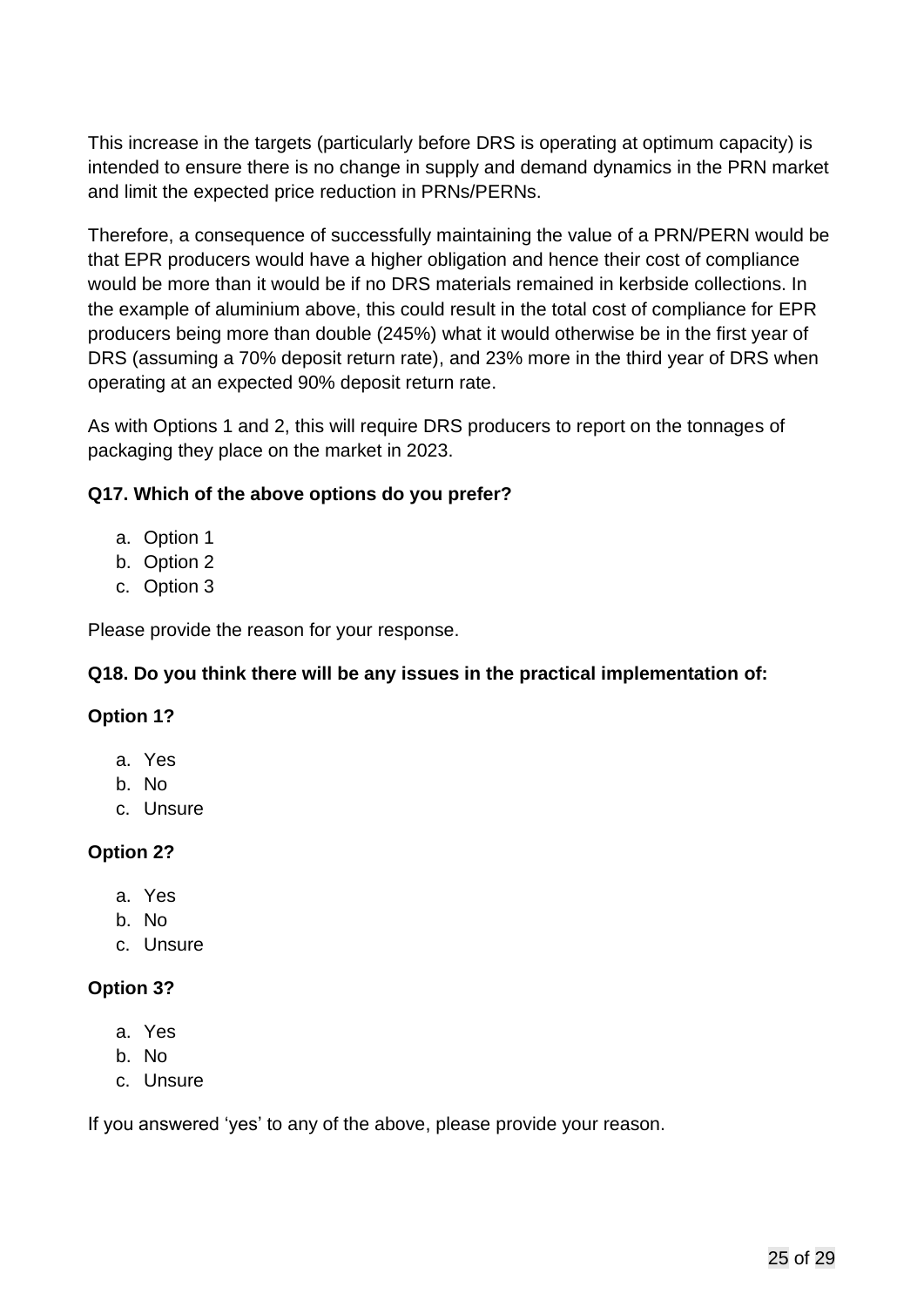#### <span id="page-25-0"></span>**2.2.5 'Operator Competence' test for compliance schemes, reprocessors and exporters**

In the responses to the 2021 EPR consultation, it was raised that there are currently no provisions in the 2007 Regulations for regulators to refuse or revoke approvals in relation to compliance schemes based on an assessment of operator competence. This can result in the approval of applications even where regulators have significant and demonstrable concerns over the history and background of the compliance scheme operator. The same problem can arise when considering applications for accreditation by reprocessors and exporters. It is then time consuming and costly to monitor operators with known or suspected problems.

In the 2021 consultation, we proposed the introduction of a Code of Practice and/or a 'technical competence' test for compliance scheme operators. These proposals received a high level of support, with 81% of respondents supporting the introduction of both a Code of Practice and a competence test. The Government Response states our commitment to introduce an operator competence test as a requirement of approval for compliance schemes, and to engage with the PSF and the regulators regarding the development of a new Code of Practice. In continuing with the PRN system we also want to extend the competence test to reprocessors and exporters.

We propose that an operator competence test is introduced for organisations seeking approval to operate producer compliance schemes and for reprocessor and exporter accreditation. This would require the details of relevant history, such as not meeting permit conditions or breaches of other relevant legislative requirements such as in the case of exporters breaches of Waste Shipment Regulations, to be taken into consideration. Failure to provide the requested detail, or failure to meet the conditions of the test, would potentially result in refusal of any application and/or cancellation of any accreditation in place, or revocation of the scheme approval. The test is intended to increase the level of competence within the sector, thereby reducing the risks to scheme members of noncompliance with the additional conditions and requirements introduced under the EPR reforms. As applied to reprocessors and exporters it will be additional scrutiny to the process of accreditation of those operators issuing PRNs and PERNs.

A Director and/or Partner should have overall responsibility for ensuring there is a 'competent' person in the business. This is because we would like the responsibility for ensuring the operator has suitable technical expertise to be tied to someone in charge of the company, and the Directors and/or Partners may not be best placed if they are not responsible for day-to-day operations.

The test would form part of the approval process to operate a compliance scheme, or as an accredited reprocessor/exporter and would require that the operator demonstrates that it:

- has an adequate management system;
- has adequate technical competence;
- has adequate financial competence;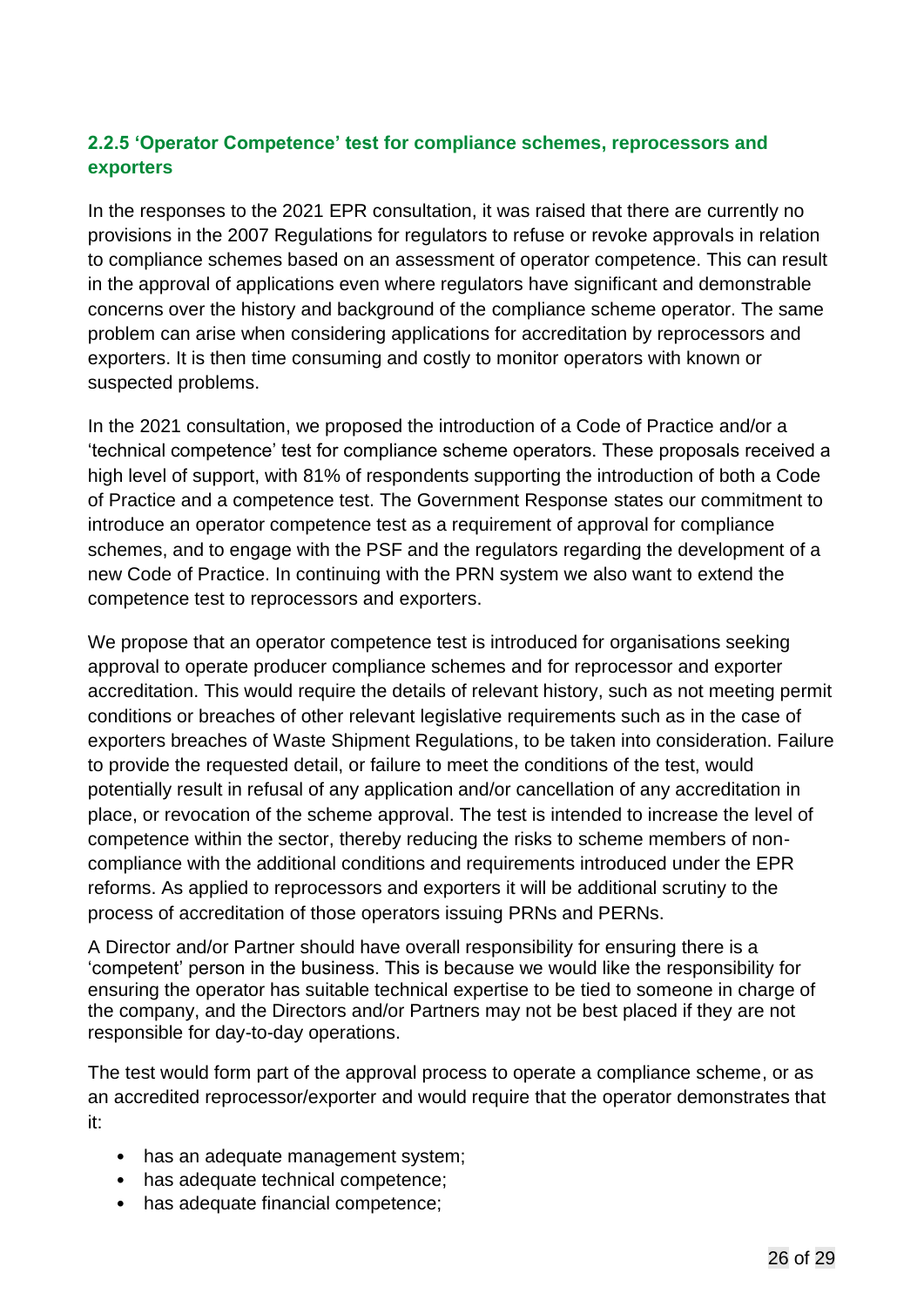• does not have a record of poor behaviour, previous non-compliance with regulatory requirements, fraud or other relevant convictions.

The test could form part of the annual scheme registration or accreditation and would need to cover any material changes that would impact the competency of the operator.

#### **Q19. Do you agree or disagree with the introduction of an operator competence test for compliance schemes?**

- a. Agree
- b. Disagree
- c. Neither agree nor disagree

Please provide the reason for your response.

#### **Q20. Do you agree or disagree with the introduction of an operator competence test for accredited reprocessors and exporters?**

- a. Agree
- b. Disagree
- c. Neither agree nor disagree

Please provide the reason for your response.

# <span id="page-26-0"></span>**2.3 Call for Evidence**

In addition to the reforms proposed above, we are seeking additional information on other options for addressing the issues identified with the current PRN/PERN system under the 2007 Regulations. This includes views on previous suggestions from stakeholders, such as the introduction of a compliance fee for producers who fail to meet their obligations.

#### <span id="page-26-1"></span>**2.3.1 Compliance Fee**

The Producer Responsibility Obligations (Packaging Waste) Regulations 2007 are enforced by regulators in each of the four nations (the Environment Agency (EA), Natural Resources Wales (NRW), the Scottish Environment Protection Agency (SEPA) and the Northern Ireland Environment Agency (NIEA)). Producers must register with the relevant regulator and pay a registration fee (either directly or through membership of a registered compliance scheme) which goes towards funding monitoring. Producers and compliance schemes that fail to comply with the Regulations may be subject to a civil sanction or prosecuted, and reprocessors and exporters may have their accreditation suspended or cancelled.

Prior to the 2021 consultation, a number of stakeholders called for the introduction of a form of compliance fee for the packaging system, similar to the one that operates for the WEEE system. This would be a mechanism to allow producers and schemes to meet their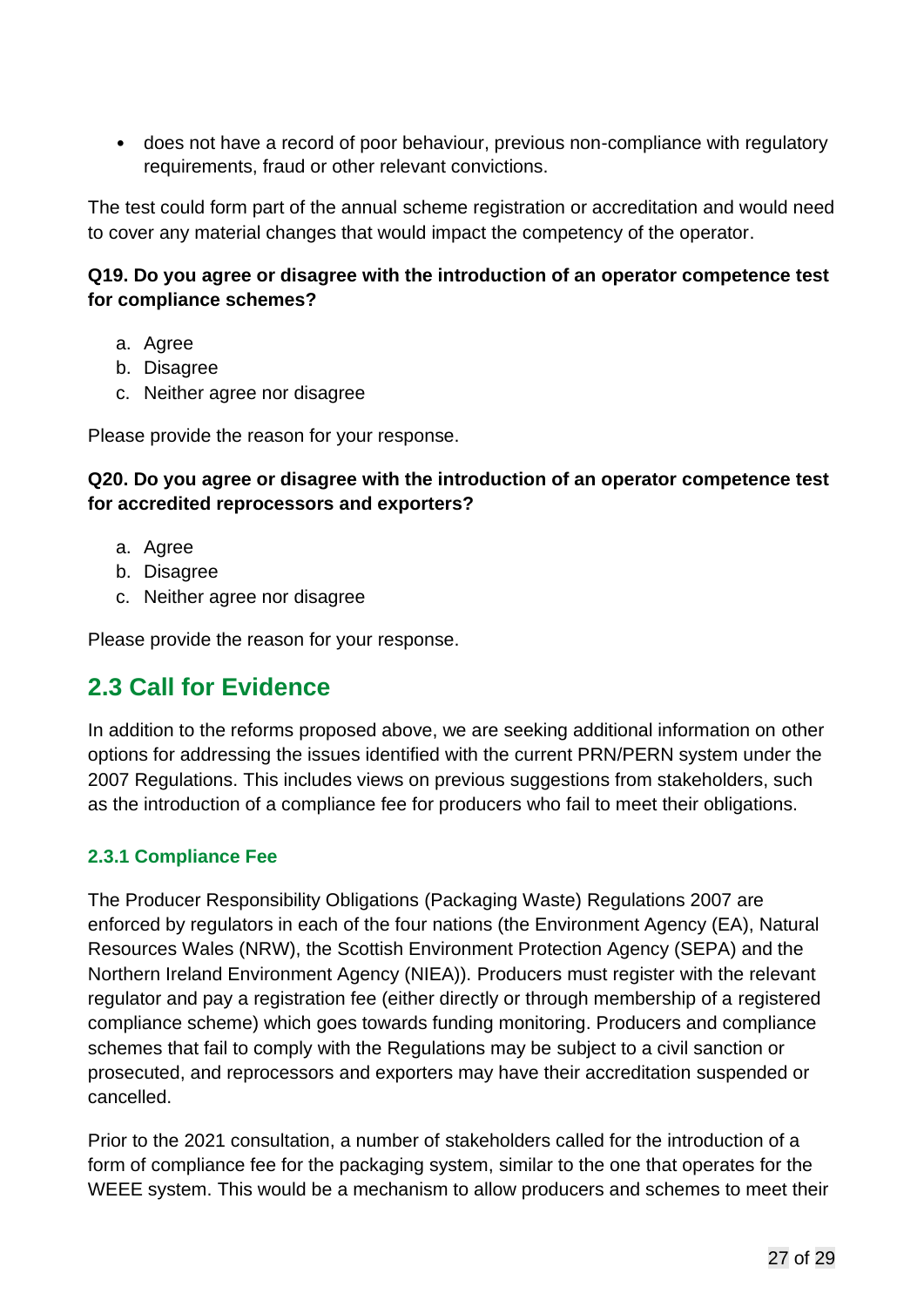obligations by paying a 'fee' rather than obtaining PRNs/PERNs, in the event that there are shortages of evidence, and to avoid enforcement action for non-compliance. This was proposed, for example, in 2020 during the Covid-19 pandemic and following the restrictions on plastic exports to China in 2019, when there was predicted to be an insufficient number of PRNs/PERNs on the market for producers to reach their targets (despite their best efforts). Producers and compliance schemes have suggested that there is a need for a compliance fee mechanism due to the possibility of shortages of available PRNs/PERNs and any ensuing high prices, which could cause distress to obligated businesses and compliance schemes. Powers to introduce a compliance fee are included in the Environment Act 2021.

The primary argument for a compliance fee mechanism is that it would mitigate against large fluctuations in the prices of PRNs/PERNs, acting as a form of pressure valve, and therefore the possibility of large-scale non-compliance by compliance schemes or producers in the event that there are insufficient PRNs/PERNs generated (in a market where the seller doesn't need to sell, but the buyer needs to buy to ensure compliance). There is a civil sanction option (an Enforcement Undertaking – EU) for schemes that fail to meet their obligations to avoid prosecution, though it is a formal sanction. The difference between a compliance fee mechanism and an EU is that, under the EU route, the scheme has to make all reasonable efforts to comply with their obligations to obtain PRNs/PERNs and can only apply for an EU after it has failed to do so. There has been concern that the compliance fee would allow the schemes to effectively 'opt out' and cease to make efforts to obtain PRNs/PERNs (and support recycling) when they feel the costs are excessive.

Critics of these proposals have suggested that a compliance fee could be viewed by producers as an easier option than acquiring PRNs/PERNs, undermining the basis of the market-based system and leading to lower levels of recycling and a failure to meet recycling targets. A fine balance would be required in setting pricing to ensure that failure to comply with obligations to obtain PRNs/PERNs and using the compliance fee mechanism is always more costly than purchasing PRNs/PERNs. This will prevent disadvantaging those who have been able to obtain sufficient PRNs/PERNs and will discourage producers from 'planning to fail'.

Many of the arguments for the introduction of a compliance fee (price volatility; potential PRN shortages) are addressed in the other proposals put forward in this consultation. For example, the options proposed in Section 2.2.3 (including extending the flexibility of the current compliance period and/or setting time limits on the sales of PRNs/PERNs) seek to reduce cyclical price fluctuations in the PRN market and address potential shortfalls in available evidence in a given compliance year. If taken forward, these proposals may render a compliance fee mechanism unnecessary, and the introduction of a compliance fee mechanism could also affect the operation of the other proposals, such as extending the compliance year (Section 2.2.3, Option 2).